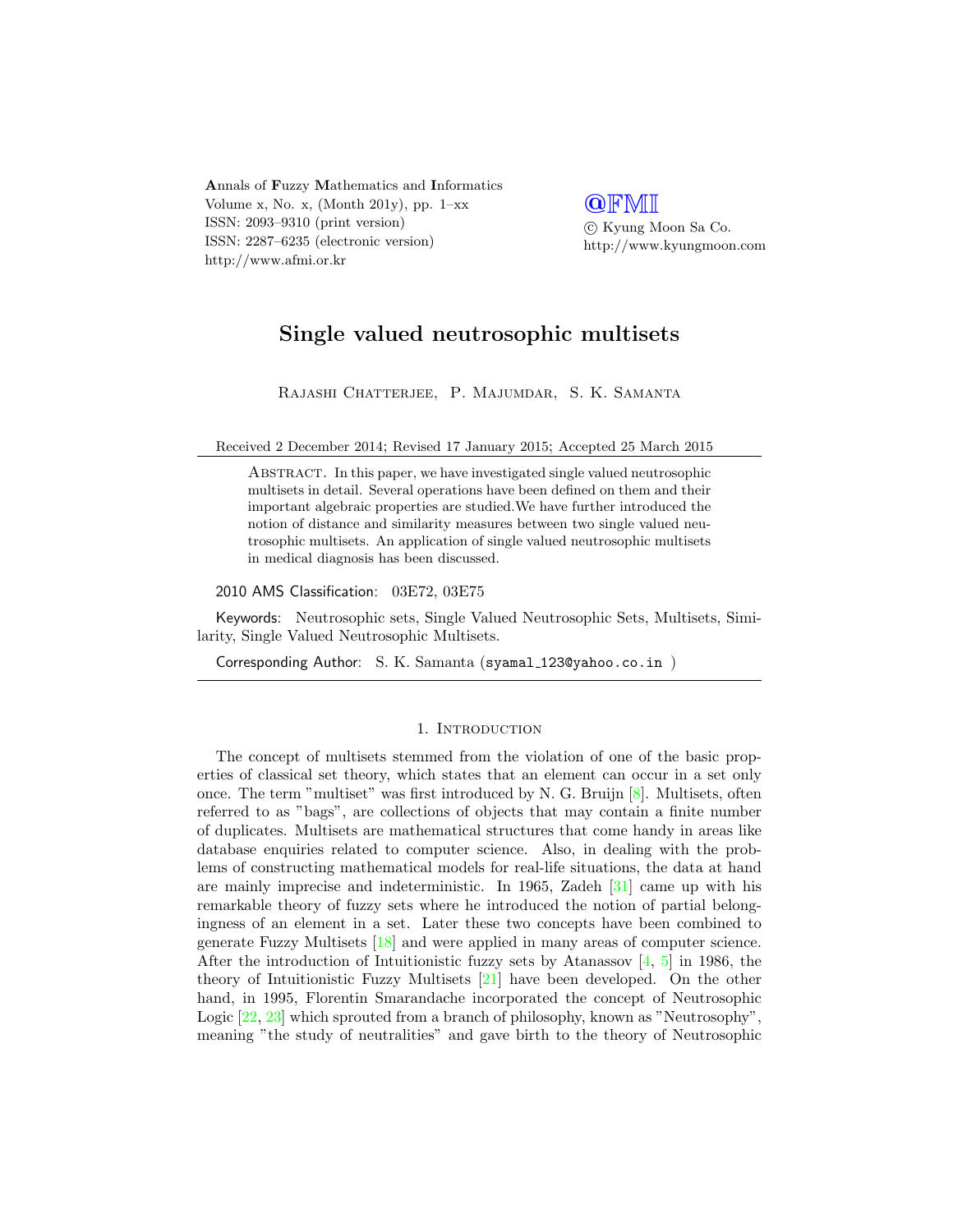Sets. Unlike intuitionistic fuzzy sets which associate to each member of the set a degree of membership  $\mu$  and a degree of non-membership  $\nu$ ;  $\mu$ ,  $\nu \in [0, 1]$ , neutrosophic sets characterize each member  $x$  of the set with a truth-membership function  $T_A(x)$ , an indeterminacy-membership function  $I_A(x)$  and a falsity-membership function  $F_A(x)$ , each of which belongs to the non-standard unit interval  $]0^-$ , 1<sup>+</sup>[. Thus, although in some cases intuitionistic sets consider a particular indeterminacy or hesitation margin,  $\pi = 1 - \mu - \nu$ , neutrosophic sets are capable of handling uncertainty in a better way since in case of neutrosophic sets indeterminacy is taken care of separately. Further, in 2005, Wang et al, introduced the notion of Single-Valued Neutrosophic Sets (SVNS) [\[25\]](#page-15-1), which differ from neutrosophic sets only in the fact that in the former's case,  $T_A(x)$ ,  $I_A(x)$ ,  $F_A(x)$   $\in$  [0, 1] and can be applied to solve many practical problems. Research involving single valued neutrosophic sets and interval neutrosophic sets together with their applications are now on full swing. Notions of similarity, entropy, subsethood measure etc. of neutrosophic sets have been introduced and their applications in several areas [\[7,](#page-14-7) [17,](#page-14-8) [20,](#page-14-9) [28,](#page-15-2) [29\]](#page-15-3) are being executed by many authors.

Again the theory of soft sets was initiated by D. Molodstov  $[19]$  in 1999 for modelling uncertainty present in real life. Roughly speaking, a soft set is a parameterized classification of the objects of the universe. Molodstov had shown several applications of soft sets in different areas like integration, game theory, decision making etc. Later Maji et al. [\[11\]](#page-14-11) defined several operations on soft sets. Perhaps this is the only theory available with a parameterization tool for modelling uncertainty. H. Aktas and N. Cagman [\[1\]](#page-14-12) have shown that fuzzy sets are special cases of soft sets. Later many authors [\[12,](#page-14-13) [13,](#page-14-14) [16\]](#page-14-15) have combined soft sets with other sets to generate hybrid structures like fuzzy soft sets, intuitionistic fuzzy soft sets, generalized fuzzy soft sets, vague soft sets etc. and applied them in many areas like decision making, medical diagnosis, similarity measure etc. Few authors  $[2, 3, 6, 14, 15]$  $[2, 3, 6, 14, 15]$  $[2, 3, 6, 14, 15]$  $[2, 3, 6, 14, 15]$  $[2, 3, 6, 14, 15]$  $[2, 3, 6, 14, 15]$  $[2, 3, 6, 14, 15]$  $[2, 3, 6, 14, 15]$  $[2, 3, 6, 14, 15]$  have also defined the notions of soft multisets, fuzzy soft multisets, neutrosophic soft sets etc. Very recently S. Ye and J. Ye [\[30\]](#page-15-4) combined the concepts of single valued neutrosophic sets along with the theory of multisets and proposed a new theory of Single Valued Neutrosophic Multisets (SVNMS in short).

In this paper we have slightly modified the definition of SVNMS and studied its properties. The initial contributions of this paper involve the introduction of various new set-theoretic operators on SVNMS and their properties. Later, the notion of single valued neutrosophic sets has been applied in solving a decision making problem regarding medical diagnosis.

### 2. Preliminaries

In this section we give the definition and some important results regarding single valued neutrosophic sets [\[25\]](#page-15-1) and multisets.

**Definition 2.1** ([\[25\]](#page-15-1)). Let X be a space of points, with a generic element in X denoted by x. A single valued neutrosophic set  $A$  in  $X$  is characterized by a truthmembership function  $T_A$ , an indeterminacy-membership function  $I_A$  and a falsitymembership function  $F_A$ . For each point x in X,  $T_A(x)$ ,  $I_A(x)$ ,  $F_A(x)$   $\in [0, 1]$ .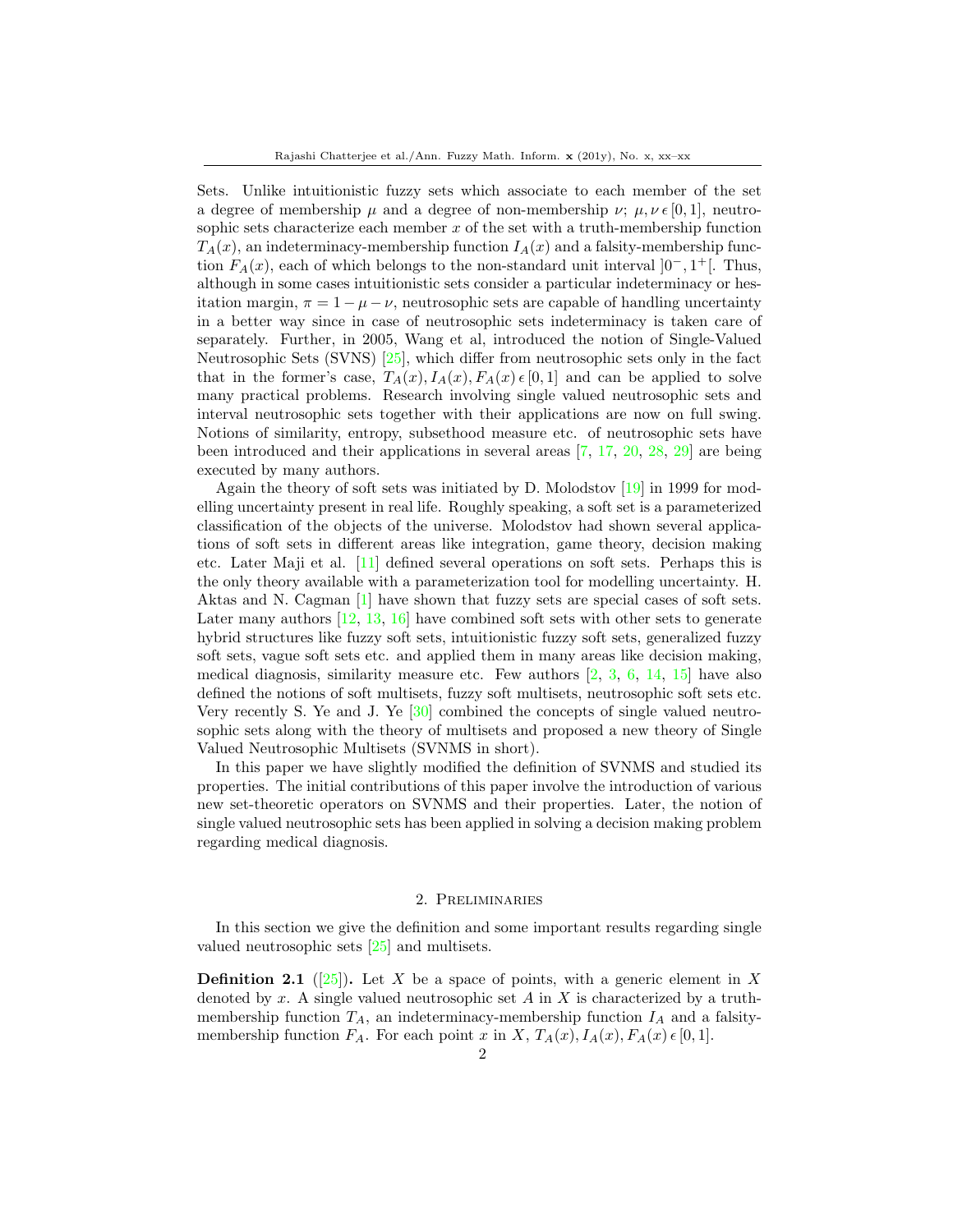When  $X$  is continuous, a SVNS  $A$  can be written as

$$
A = \int\limits_X \langle T(x), I(x), F(x) \rangle \, / x, x \in X
$$

When  $X$  is discrete, a SVNS  $A$  can be written as

$$
A = \sum_{i=1}^{n} \langle T(x_i), I(x_i), F(x_i) \rangle \diagup x_i, x_i \in X
$$

**Definition 2.2** ([\[25\]](#page-15-1)). The complement of a SVNS A is denoted by  $c(A)$  and is defined by  $T_{c(A)}(x) = F_A(x)$ ,  $I_{c(A)}(x) = 1 - I_A(x)$  and  $F_{c(A)}(x) = T_A(x)$ ,  $\forall x \in X$ .

**Definition 2.3** ([\[25\]](#page-15-1)). A SVNS A is contained in another SVNS B i.e.A $\subset$ B iff  $T_A(x) \leq T_B(x)$ ,  $I_A(x) \leq I_B(x)$  and  $F_A(x) \geq F_B(x)$ ,  $\forall x \in X$ .

**Definition 2.4** ([\[25\]](#page-15-1)). Two SVNS A and B are said to be equal iff  $A \subseteq B$  and  $B \subseteq A$ .

**Definition 2.5** ([\[25\]](#page-15-1)). The union of two SVNMS A and B is a SVNMS C, written as,  $C = A \cup B$ , whose truth-membership, indeterminacy membership and falsity membership functions are related to those of A and B as  $T_C(x) = max(T_A(x), T_B(x)),$  $I_C(x) = max (I_A(x), I_B(x))$  and  $F_C(x) = min (F_A(x), F_B(x)), \forall x \in X$ .

**Definition 2.6** ([\[25\]](#page-15-1)). The intersection of two SVNMS A and B is a SVNS C, written as,  $C = A \cap B$ , whose truth-membership, indeterminacy membership and falsity membership functions are related to those of A and B as  $T_C(x) = min(T_A(x), T_B(x)),$  $I_C(x) = min(I_A(x), I_B(x))$  and  $F_C(x) = max(F_A(x), F_B(x)), \forall x \in X$ .

**Definition 2.7** ([\[25\]](#page-15-1)). The difference between two SVNMS A and B is a SVNS C, written as,  $C = A \setminus B$ , whose truth-membership, indeterminacy membership and falsity membership functions are related to those of A and B as  $T_C(x)$  =  $min(T_A(x), F_B(x)), I_C(x) = min(I_A(x), 1 - I_B(x))$  and  $F_C(x) = max(F_A(x), T_B(x)),$  $\forall x \in X.$ 

**Definition 2.8** ([\[25\]](#page-15-1)). The truth-favorite of a SVNS A, denoted by  $\triangle A$ , whose truth-membership, indeterminacy-membership and falsity-membership functions are defined as  $T_{\Delta A}(x) = min(T_A(x) + I_A(x), 1), I_{\Delta A}(x) = 0$  and  $F_{\Delta A}(x) = F_A(x),$  $\forall x \in X.$ 

**Definition 2.9** ([\[25\]](#page-15-1)). The falsity-favorite of a SVNS A, is a SVNS denoted by  $\nabla A$ , whose truth-membership, indeterminacy-membership and falsity-membership functions are defined as  $T_{\nabla A}(x) = T_A(x)$ ,  $I_{\nabla A}(x) = 0$  and  $F_{\nabla A}(x) = min(F_A(x) + I_A(x), 1), \forall x \in X.$ 

**Definition 2.10** ([\[24\]](#page-15-5)). Let  $\mathcal{U} = \{x_1, x_2, ..., x_n\}$  be the universal set. A crisp bag or multiset M of W is characterized by a function  $C_M(.)$ ,  $(C_M : U \to \mathbb{N})$  corresponding to each  $x \in \mathcal{U}$ , known as the count function. A multiset M is expressed as  $M =$  $\left\{\frac{k_1}{x_1}, \frac{k_2}{x_2}, ..., \frac{k_n}{x_n}\right\}$  such that  $x_i$  appears  $k_i$  times in  $M$ .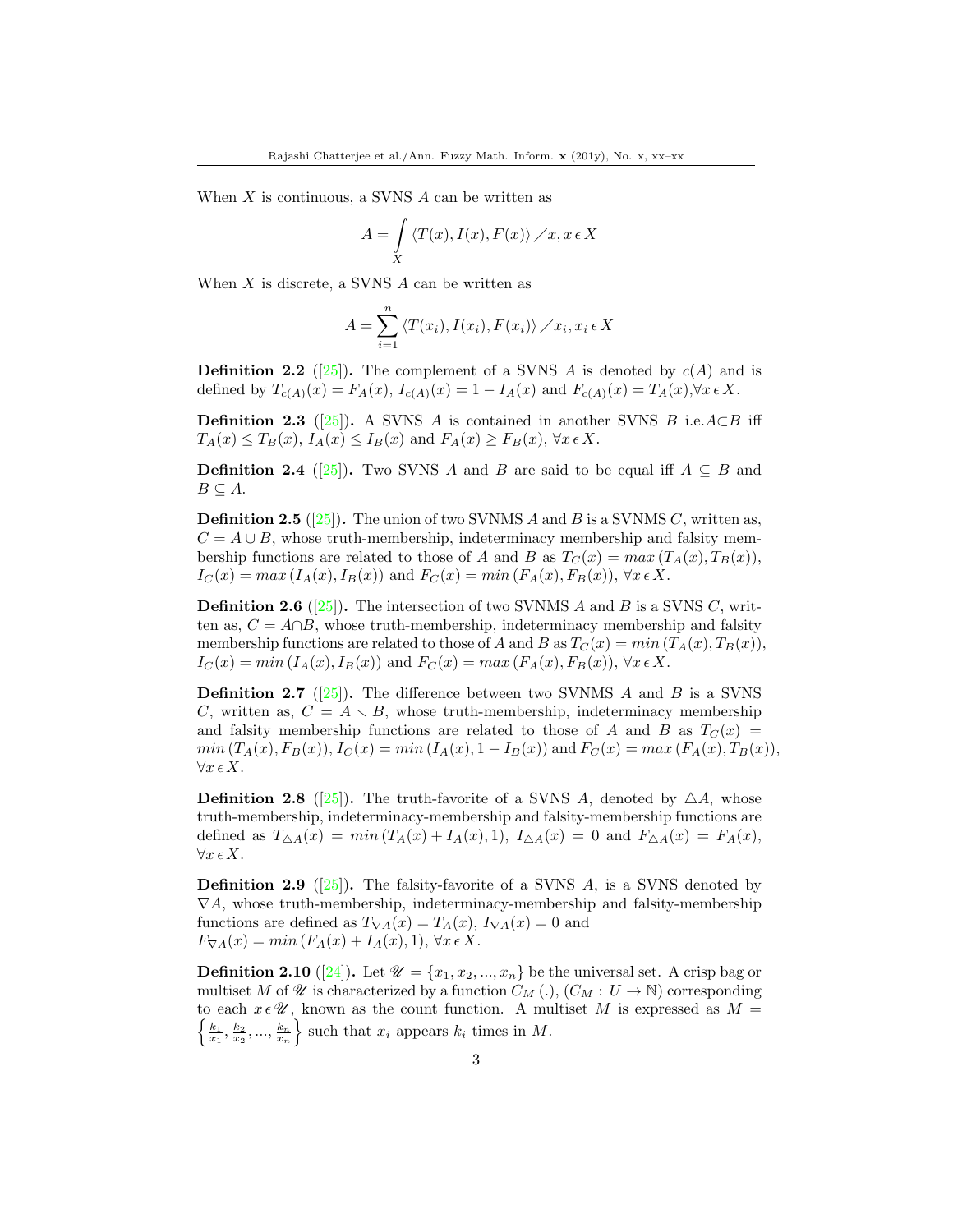### 3. Single Valued Neutrosophic Multisets

The notion of single valued neutrosophic multisets were first defined in [\[30\]](#page-15-4). Here the three count functions are real valued but in this paper we have redefined the notion of SVNMS with positive integer valued count functions for the sake of practical use.

Definition 3.1. A Single Valued Neutrosophic Multiset (SVNMS) A, defined on a universe X is such that corresponding to each element of the set there exists a function, namely, the count function  $C_f : X \to \mathbb{N}$ , which denotes the number of times that particular element occurs in the set, such that each  $x \in X$  is characterized by three sequences of lengths  $C_f(x)$ , namely, a truth-membership sequence  $(T_A^1(x), T_A^2(x),..., T_A^k(x))$ , an indeterminacy-membership sequence  $(I_A^1(x), I_A^2(x),..., I_A^k(x))$ and a falsity-membership sequence

$$
(F_A^1(x), F_A^2(x), ..., F_A^k(x)).
$$

When the universe under consideration  $X = \{x_1, x_2, ..., x_n\}$ , is discrete, a Single Valued Neutrosophic Multiset A over X is represented as

$$
A = \sum_{i=1}^{n} \left\langle \left( T_A^1(x_i), T_A^2(x_i), ..., T_A^{k_i}(x_i) \right), \left( I_A^1(x_i), I_A^2(x_i), ..., I_A^{k_i}(x_i) \right), \left( F_A^1(x_i), F_A^2(x_i), ..., F_A^{k_i}(x_i) \right) \right\rangle
$$

where the element  $x_i \in X$  is repeated  $k_i = C_f(x_i)$  times in X.

Remark 3.2. The truth-membership sequence is always a decreasing sequence of membership values whereas the indeterminacy-membership and falsity-membership sequences are such that they can assume the membership values in any order and  $0 \leq T_A^r(x_i) + I_A^r(x_i) + F_A^r(x_i) \leq 3, \forall x_i \in X, i = 1, 2, ..., n \text{ and } r = 1, 2, ..., k_i.$  This has been done to keep parity with the definitions of Fuzzy and Intuitionistic fuzzy multisets.

**Definition 3.3.** The length of an element  $x_i \in X$  of a single-valued neutrosophic multiset A, defined on the set X, is defined as  $l(x_i : A) = C_f(x_i), i = 1, 2, ..., n$ .

**Definition 3.4.** The cardinality of a single-valued neutrosophic multiset  $A$  is defined as  $Card(A) = \sum_{i=1}^{n} \sum_{j=1}^{l(x_i:A)} \left( T_A^j(x_i) + T_A^j(x_i) \right), x_i \in X, i = 1, 2, ..., n.$ 

**Example 3.5.** Suppose  $X = \{x_1, x_2, x_3\}$  denotes three shirts displayed for sale in a particular shop. We now set forth to register the opinion of a domain of customers about the quality of shirts based on whether the shirts are made up of "good fabric", a level of indeterminacy on the part of the customers and whether they feel that the shirt is made up of "a not so good fabric". Based on the opinion of the domain of customers concerned, a single-valued neutrosophic multiset can be defined on X as follows:

 $A = \langle (0.6, 0.4), (0.5, 0.3), (0.2, 0.3) \rangle /x_1 + \langle 0.2, 0.4, 0.7 \rangle /x_2$  $+ \langle (0.8, 0.6, 0.5), (0.2, 0.2, 0.3), (0.1, 0.3, 0.4) \rangle / x_3$ Also,  $l(x_1 : A) = 2$ ,  $l(x_2 : A) = 1$ ,  $l(x_3 : A) = 3$  and  $Card(A) = 5$ .

**Definition 3.6.** An absolute single-valued neutrosophic multiset  $\tilde{A}$  is a SVNMS where  $T^{i}(x) = 1$ ,  $I^{i}(x) = 1$  and  $F^{i}(x) = 0$ ,  $\forall x \in X$ ,  $i = 1, 2, ..., l(x : \tilde{A})$ .

**Definition 3.7.** A null single-valued neutrosophic multiset  $\Phi$  is a SVNMS where  $T^{i}(x) = 0, I^{i}(x) = 0$  and  $F^{i}(x) = 1, \forall x \in X, i = 1, 2, ..., l(x : \tilde{\Phi}).$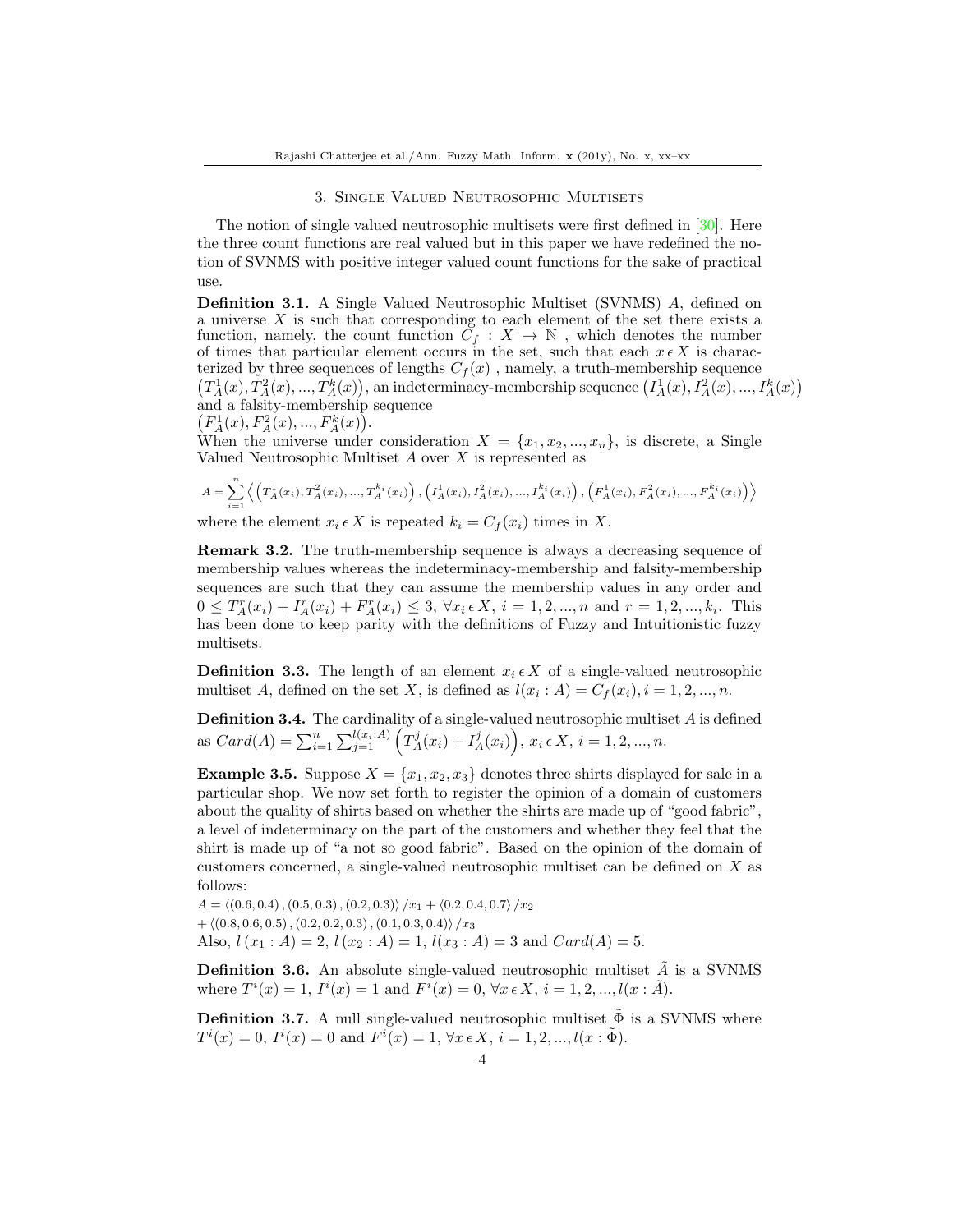4. Operations over Single Valued Neutrosophic Multisets

In this section we have defined several set theoretic and algebraic operations on SVNMS. These operations are different from the operations that have been defined in [\[30\]](#page-15-4). Moreover, in our case the behaviour of indeterminacy membership is similar to the behaviour of truth membership whereas in [\[30\]](#page-15-4) the indeterminacy membership is similar to the behaviour of falsity membership.

#### 4.1. Set-theoretic operations over Single valued neutrosophic multisets.

**Definition 4.1.** A SVNMS  $\vec{A}$  is said to be contained in another SVNMS  $\vec{B}$  iff  $\forall x_i \in X, i = 1, 2, ..., n,$ (i)  $l(x_i : A) \leq l(x_i : B)$ (ii)  $T_A^r(x_i) \leq T_B^r(x_i)$ (iii)  $I_A^r(x_i) \leq I_B^r(x_i)$ (iv)  $\tilde{F}_A^r(x_i) \geq \tilde{F}_B^r(x_i)$ ,  $\forall x_i \in X, i = 1, 2, ..., n$  and  $r = 1, 2, ..., l(x_i : A)$ .

**Definition 4.2.** Two SVNMS A and B are said to be equal iff they are subsets of one another.

**Remark 4.3.** Let A and B be two SVNMS over the universe X. In order to carry out any operation (set-theoretic or algebraic) between A and B it is verified at first whether  $l(x_i : A) = l(x_i : B)$ ,  $\forall x_i \in X$ . If  $l(x_m : A) \neq l(x_m : B)$  for any  $x_m \in X$ then without any loss of generality, a sufficient number of 0's are appended with the truth-membership and the indeterminacy membership values and a sufficient number of 1's are appended with the falsity-membership values respectively to the sequences of smaller length thereby making the lengths equal and faciltating the execution of operations.

**Example 4.4.** Suppose two SVNMS A and B are given by,

 $A = \langle 0.5, 0.4, 0.4 \rangle /x_1 + \langle (0.3, 0.2), (0.5, 0.4), (0.6, 0.7) \rangle /x_2 + \langle 0.8, 0.3, 0.2 \rangle /x_3$  $B = \langle (0.8, 0.6), (0.4, 0.5), (0.1, 0.3) \rangle /x_1 + \langle (0.5, 0.4), (0.7, 0.7), (0.5, 0.3) \rangle /x_2 + \langle 0.9, 0.5, 0.2 \rangle /x_3$ Here  $A \subseteq B$ .

**Definition 4.5.** The union of two SVNMS A and B over X, denoted by  $A \cup B$ , is a SVNMS over  $X$  whose truth-membership, indeterminacy-membership and falsitymembership values are given by

 $T_{A\cup B}^r(x_i) = max(T_A^r(x_i), T_B^r(x_i))$  $I_{A\cup B}^r(x_i) = max(I_A^r(x_i), I_B^r(x_i))$  $F_{A\cup B}^r(x_i) = min(F_A^r(x_i), F_B^r(x_i))$  $\forall x_i \in X, i = 1, 2, ..., n; r = 1, 2, ..., l$  where  $l = max \{l(x_i : A), l(x_i : B)\}.$ 

**Definition 4.6.** The intersection of two SVNMS  $\hat{A}$  and  $\hat{B}$  over  $\hat{X}$ , denoted by  $A \cap B$ , is a SVNMS over X whose truth-membership, indeterminacy-membership and falsity-membership values are given by

 $T_{A\cap B}^r(x_i) = min(T_A^r(x_i), T_B^r(x_i))$  $I_{A\cap B}^{r}(x_{i}) = min(I_{A}^{r}(x_{i}), I_{B}^{r}(x_{i}))$  $F_{A\cap B}^{r}(x_i) = max(F_A^{r}(x_i), F_B^{r}(x_i))$  $\forall x_i \in X, i = 1, 2, ..., n; r = 1, 2, ..., l$  where  $l = max \{l(x_i : A), l(x_i : B)\}.$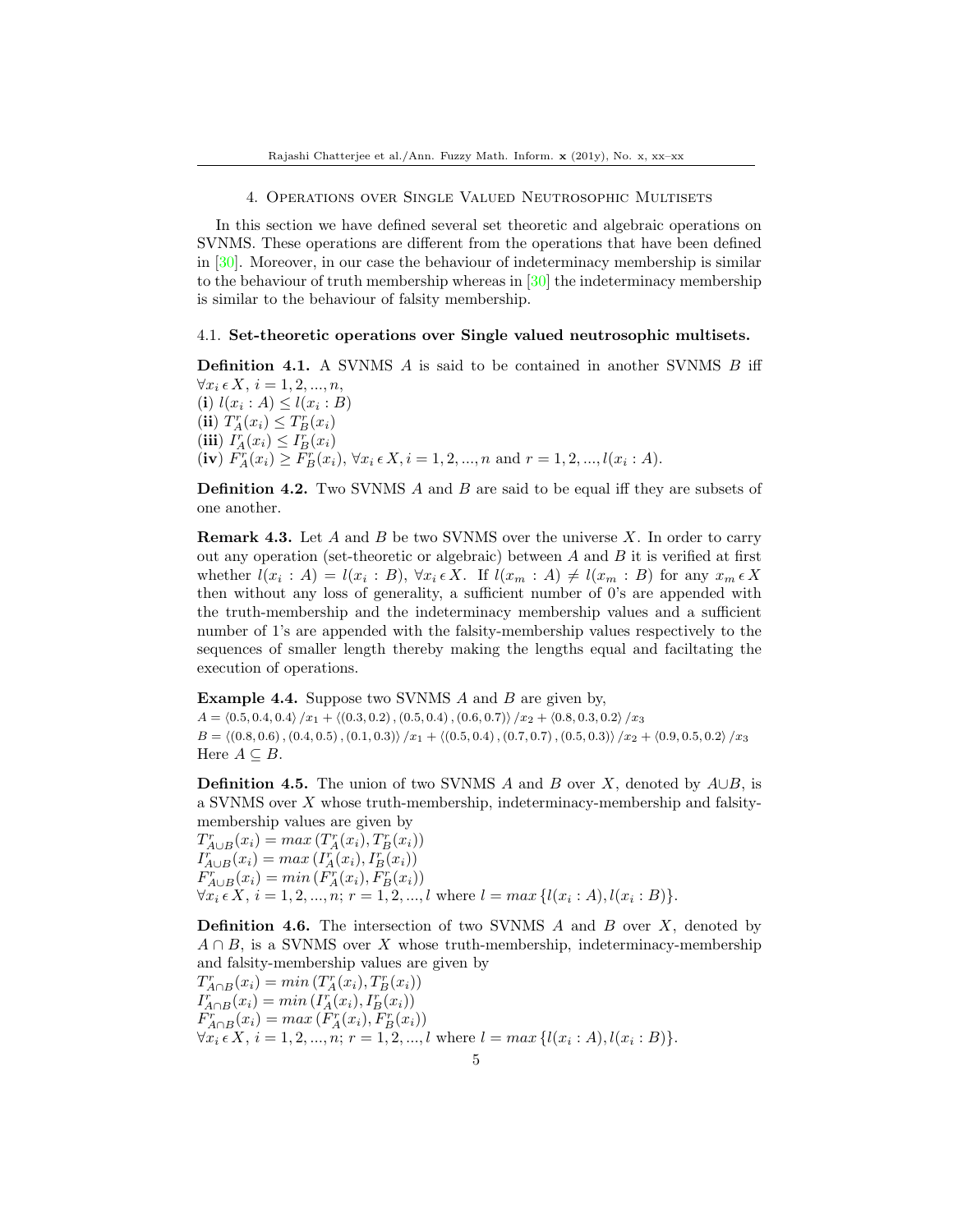<span id="page-5-0"></span>**Example 4.7.** Let two SVNMS A and B, defined over the universe  $X = \{x_1, x_2, x_3\}$ be given by,

 $A = \langle (0.5, 0.3), (0.1, 0.1), (0.7, 0.8)\rangle /x_1 + \langle (0.7, 0.68, 0.62), (0.3, 0.45, 0.5), (0.34, 0.28, 0.49)\rangle /x_2$  $+ \langle (0.67, 0.5, 0.3), (0.2, 0.3, 0.4), (0.4, 0.5, 0.7) \rangle / x_3$ 

 $B = \langle 0.75, 0.2, 0.15 \rangle /x_1 + \langle (0.43, 0.37, 0.28, (0.5, 0.2, 0.3), (0.7, 0.8, 0.9) \rangle /x_2$  $+ \langle (1.0, 0.86, 0.79), (0.01, 0.1, 0.2), (0.0, 0.3, 0.2) \rangle /x_3$ 

∴  $A \cup B = \langle (0.75, 0.3), (0.2, 0.1), (0.15, 0.8) \rangle /x_1+$  $\langle (0.7, 0.68, 0.62), (0.5, 0.45, 0.5), (0.34, 0.28, 0.49) \rangle / x_3$  $+ \langle (1.0, 0.86, 0.79), (0.2, 0.3, 0.4), (0.0, 0.3, 0.2) \rangle / x_3$ 

**Definition 4.8.** The truth-favorite of a SVNMS A, denoted by  $\triangle A$ , is a SVNMS and is characterized by the truth-membership, indeterminacy-membership and falsitymembership values which are respectively defined as

 $T_{\Delta A}^{r}(x_i) = min(T_A^{r}(x_i) + I_A^{r}(x_i), 1)$  $I_{\Delta A}^r(x_i) = 0$  $F_{\Delta A}^r(x_i) = F_A^r(x_i)$  $\forall x_i \in X, i = 1, 2, ..., n; r = 1, 2, ..., l$  where  $l = max \{l(x_i : A), l(x_i : B)\}.$ 

**Definition 4.9.** The falsity-favorite of a SVNMS A, denoted by  $\nabla A$ , is a SVNMS and is characterized by the truth-membership, indeterminacy-membership and falsitymembership values which are respectively defined as

 $T_{\nabla A}^r(x_i) = T_A^r(x_i)$  $I_{\nabla A}^r(x_i) = 0$  $F_{\nabla A}^{r}(x_i) = min(F_A^{r}(x_i) + I_A^{r}(x_i), 1)$  $\forall x_i \in X, i = 1, 2, ..., n; r = 1, 2, ..., l$  where  $l = max \{l(x_i : A), l(x_i : B)\}.$ 

Example 4.10. Considering the SVNMS A of example [4.7](#page-5-0) we have,

 $\triangle A = \langle (0.6, 0.4), (0.0, 0.0), (0.7, 0.8) \rangle /x_1$  $+ \langle (1.0, 1.0, 1.0), (0.0, 0.0, 0.0), (0.34, 0.28, 0.49) \rangle /x_2$  $+ \langle (0.87, 0.8, 0.7), (0.0, 0.0, 0.0), (0.4, 0.5, 0.7) \rangle / x_3$ 

 $\nabla A = \langle (0.5, 0.3), (0.0, 0.0), (0.8, 0.9) \rangle /x_1$  $+ \langle (0.7, 0.68, 0.62), (0.0, 0.0, 0.0), (0.64, 0.73, 0.99) \rangle /x_2$  $+ \langle (0.67, 0.5, 0.3), (0.0, 0.0, 0.0), (0.6, 0.8, 1.0) \rangle / x_3$ 

Proposition 4.11. It has been observed that single-valued neutrosophic multisets satisfy the following properties under set-theoretic operations:

1. Commutative Property (i)  $A \cup B = B \cup A$ (ii)  $A \cap B = B \cap A$ 2. Associative Property (i)  $A \cup (B \cup C) = (A \cup B) \cup C$ (ii)  $A \cap (B \cap C) = (A \cap B) \cap C$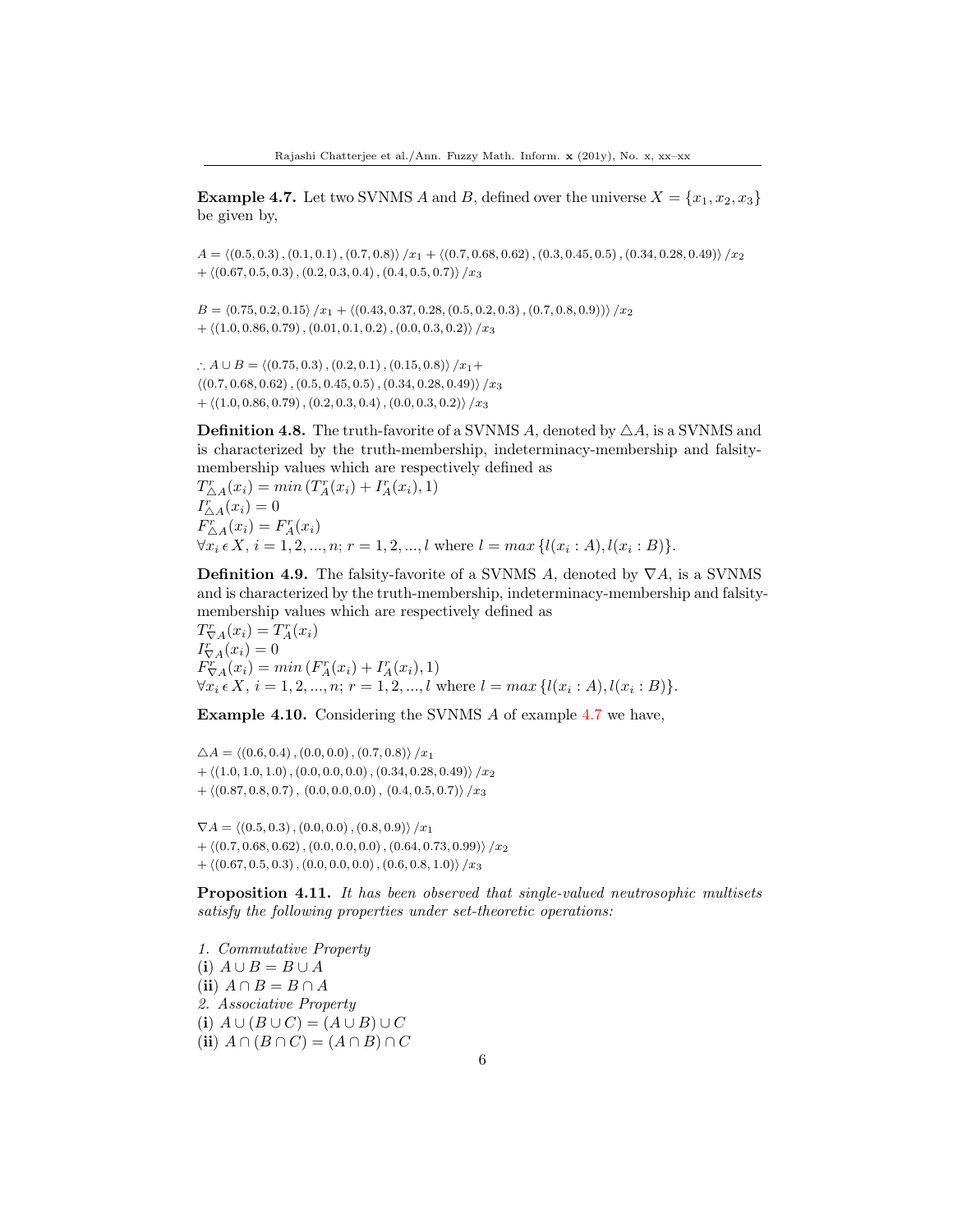3. Idempotent Property (i)  $A \cup A = A$ (ii)  $A \cap A = A$ (iii)  $\triangle \triangle A = \triangle A$ (iv)  $\nabla \nabla A = \nabla A$ 4. Absorptive Property (i)  $A \cup (A \cap B) = A$ (ii)  $A \cap (A \cup B) = A$ 5. (i)  $A \cup \tilde{A} = \tilde{A}$ (ii)  $A \cap \tilde{A} = A$ (iii)  $A \cup \tilde{\Phi} = A$  $(i\mathbf{v})$   $A \cap \tilde{\Phi} = \tilde{\Phi}$ 

*Proof.* The proofs are straight-forward.  $\square$ 

## 4.2. Algebraic Operations over SVNMS.

**Definition 4.12.** The addition between two SVNMS  $A$  and  $B$  over the universe  $X$ , denoted by  $A \oplus B$ , is a SVNMS over X, whose truth-membership, indeterminacymembership and falsity-membership values are defined as

 $T_{A\oplus B}^{r}(x_i) = T_A^{r}(x_i) + T_B^{r}(x_i) - T_A^{r}(x_i).T_B^{r}(x_i)$  $I_{A \oplus B}^{r}(x_i) = I_{A}^{r}(x_i) + I_{B}^{r}(x_i) - I_{A}^{r}(x_i)I_{B}^{r}(x_i)$  $F_{A\oplus B}^r(x_i) = F_A^r(x_i) \cdot F_B^r(x_i)$  $\forall x_i \in X, i = 1, 2, ..., n; r = 1, 2, ..., l.$ 

**Definition 4.13.** The multiplication between two SVNMS A and B over the universe X, denoted by  $A\otimes B$ , is a SVNMS over X, whose truth-membership, indeterminacymembership and falsity-membership values are defined as

 $T_{A\otimes B}^{r}(x_i) = T_A^{r}(x_i) \cdot T_B^{r}(x_i)$  $I_{A\otimes B}^r(x_i) = I_A^r(x_i) . I_B^r(x_i)$  $F_{A\otimes B}^{r}(x_i) = F_A^{r}(x_i) + F_B^{r}(x_i) - F_A^{r}(x_i) F_B^{r}(x_i)$  $\forall x_i \in X, i = 1, 2, ..., n; r = 1, 2, ..., l.$ 

Example 4.14. Let the SVNMS under consideration be those stated in example [4.7](#page-5-0) Then we have

 $A \oplus B = \langle (0.875, 0.3), (0.28, 0.1), (0.105, 0.0) \rangle /x_1$  $+ \langle (0.829, 0.7894, 0.7264), (0.65, 0.56, 0.65), (0.238, 0.224, 0.441) \rangle /x_2$  $+ \langle (1.0, 0.93, 0.853), (0.208, 0.37, 0.52), (0.0, 0.15, 0.14) \rangle / x_3$ 

 $A \otimes B = \langle (0.375, 0.0), (0.02, 0.0), (0.745, 0.8) \rangle /x_1$  $+ \langle (0.301, 0.252, 0.174), (0.15, 0.09, 0.15), (0.802, 0.856, 0.949) \rangle /x_2$  $+ \langle (0.67, 0.43, 0.237), (0.002, 0.03, 0.08), (0.4, 0.65, 0.76) \rangle / x_3$ 

### 5. Proposed distance measure between two SVNMS

In this section, the notion of distance, denoted by  $d(A, B)$ , in general, between two SVNMS A and B defined over the universe  $X = \{x_1, x_2, ..., x_n\}$  has been proposed in the sense of Hamming, Normalized Hamming, Euclidean and Normalized Euclidean.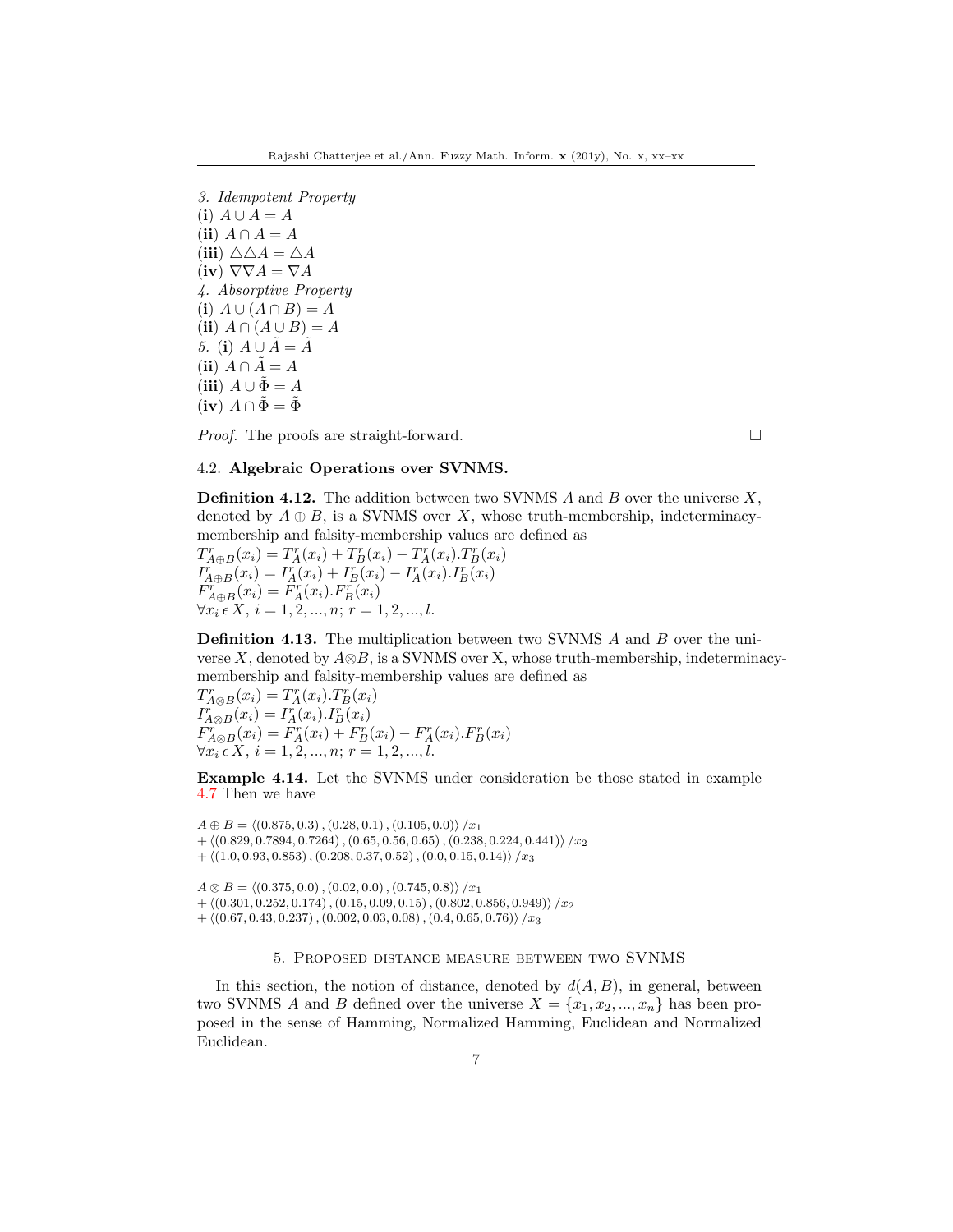Suppose that,  $l_i = max_i \{l(x_i : A), l(x_i : B)\}$  and  $L = max_i \{l_i\}, i = 1, 2, ..., n$ .

**Definition 5.1.** The Hamming distance between  $A$  and  $B$  is given by,

$$
d_N(A, B) = \sum_{i=1}^n \sum_{r=1}^{l_i} (|T_A^r(x_i) - T_B^r(x_i)| + |T_A^r(x_i) - T_B^r(x_i)| + |F_A^r(x_i) - F_B^r(x_i)|)
$$

**Definition 5.2.** The Normalized Hamming distance between  $A$  and  $B$  is given by,

$$
l_N(A, B) = \frac{1}{3nL} \sum_{i=1}^n \sum_{r=1}^{l_i} (|T_A^r(x_i) - T_B^r(x_i)| + |I_A^r(x_i) - I_B^r(x_i)| + |F_A^r(x_i) - F_B^r(x_i)|)
$$

**Definition 5.3.** The Euclidean distance between  $A$  and  $B$  is given by,

$$
e_N(A, B) = \sqrt{\sum_{i=1}^n \sum_{r=1}^{l_i} (|T_A^r(x_i) - T_B^r(x_i)|^2 + |I_A^r(x_i) - I_B^r(x_i)|^2 + |F_A^r(x_i) - F_B^r(x_i)|^2)}
$$

**Definition 5.4.** The Normalized Euclidean distance between  $A$  and  $B$  is given by,

$$
q_N(A, B) = \sqrt{\frac{1}{3nL} \sum_{i=1}^n \sum_{r=1}^{l_i} \left( \left| T_A^r(x_i) - T_B^r(x_i) \right|^2 + \left| T_A^r(x_i) - T_B^r(x_i) \right|^2 + \left| F_A^r(x_i) - F_B^r(x_i) \right|^2 \right)}
$$

Remark 5.5. It has been observed that the proposed distance measures as stated above satisfies the following properties:

(i)  $d_N(A, B) \in [0, 3nL]$ (ii)  $l_N(A, B) \in [0, 1]$ (iii)  $e_N(A, B) \in [0,$  $\sqrt{3nL}$  $(iv) q_N (A, B) \in [0, 1]$ 

*Proof.* The proofs are straight-forward.  $\square$ 

Proposition 5.6. It has been observed that in general, whatever might be the notion in which the distance between any two SVNMS be defined, the distance measure  $d(A, B)$  between any two SVNMS A and B satisfies the following properties: (i)  $d(A, B) \geq 0$  and the equality holds iff  $A = B$ . (ii)  $d(A, B) = d(B, A)$ 

 $(iii)d(A, B) \leq d(A, C) + d(B, C)$ , where C is a SVNMS over X.

Proof. The proofs of (i) and (ii) are straightforward. We give the outline of the proofs of (iii) only.

Consider three arbitrary SVNMS A, B and C. Then for  $r = 1, 2, ..., l_i$  we have

$$
\begin{aligned} \left|T_A^r(x_i) - T_B^r(x_i)\right| &= \left|T_A^r(x_i) - T_C^r(x_i) + T_C^r(x_i) - T_B^r(x_i)\right| \\ &\le \left|T_A^r(x_i) - T_C^r(x_i)\right| + \left|T_B^r(x_i) - T_C^r(x_i)\right| \end{aligned}
$$

Similarly it can be shown that,

$$
\begin{aligned} \left|I_A^r(x_i) - I_B^r(x_i)\right| &\le \left|I_A^r(x_i) - I_C^r(x_i)\right| + \left|I_B^r(x_i) - I_C^r(x_i)\right| \\ \left|F_A^r(x_i) - F_B^r(x_i)\right| &\le \left|F_A^r(x_i) - F_C^r(x_i)\right| + \left|F_B^r(x_i) - F_C^r(x_i)\right| \end{aligned}
$$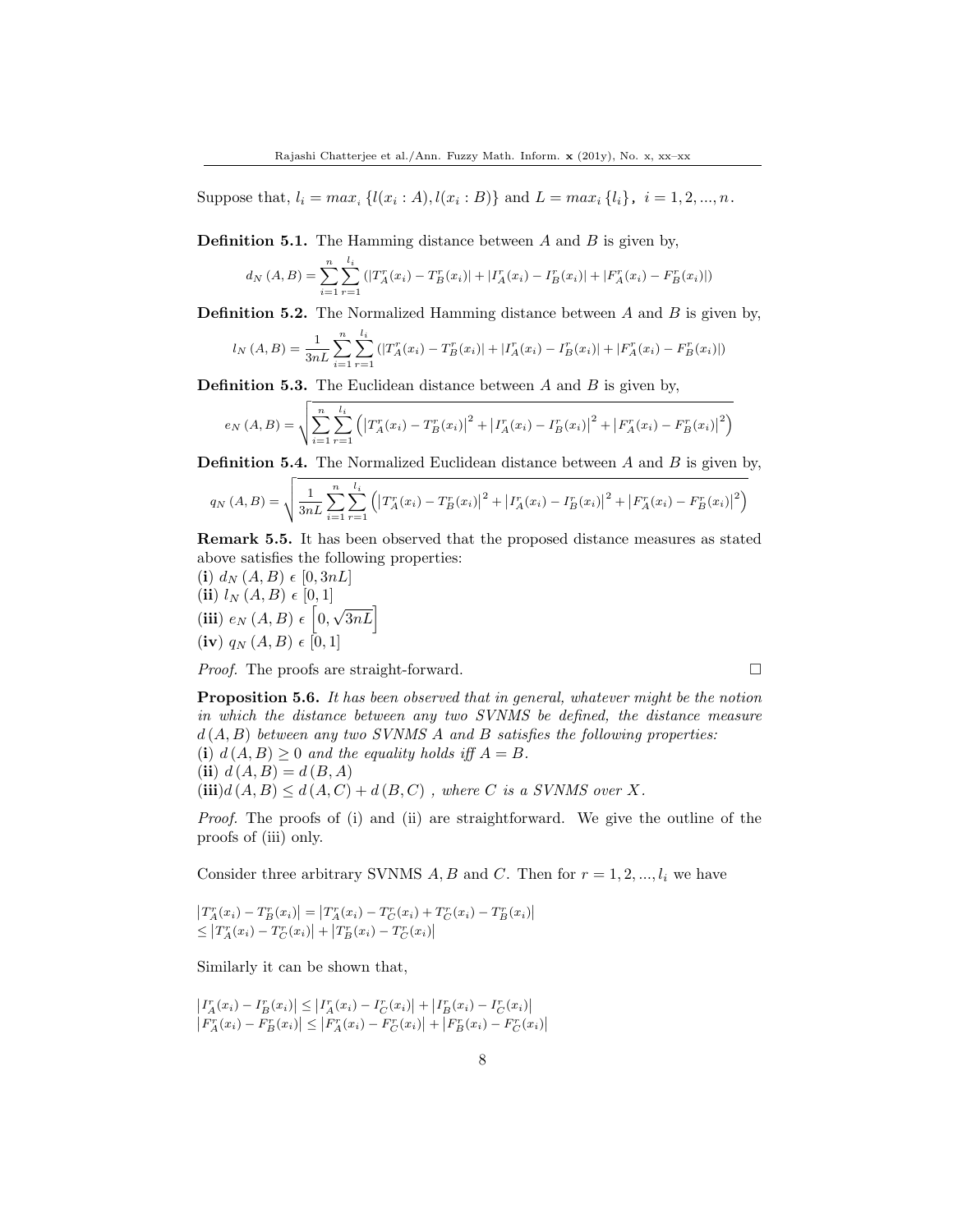Hence it follows that,

$$
\sum_{i=1}^{n} \sum_{r=1}^{l_i} (|T_A^r(x_i) - T_B^r(x_i)| + |T_A^r(x_i) - I_B^r(x_i)| + |F_A^r(x_i) - F_B^r(x_i)|)
$$
\n
$$
\leq \sum_{i=1}^{n} \sum_{r=1}^{l_i} (|T_A^r(x_i) - T_C^r(x_i)| + |I_A^r(x_i) - I_C^r(x_i)| + |F_A^r(x_i) - F_C^r(x_i)|)
$$
\n
$$
+ \sum_{i=1}^{n} \sum_{r=1}^{l_i} (|T_B^r(x_i) - T_C^r(x_i)| + |I_B^r(x_i) - I_C^r(x_i)| + |F_B^r(x_i) - F_C^r(x_i)|)
$$

Again, we see

$$
\begin{aligned} \left|T_A^r(x_i) - T_B^r(x_i)\right|^2 &= \left|T_A^r(x_i) - T_C^r(x_i) + T_C^r(x_i) - T_B^r(x_i)\right|^2 \\ &\le \left|T_A^r(x_i) - T_C^r(x_i)\right|^2 + \left|T_B^r(x_i) - T_C^r(x_i)\right|^2 \end{aligned}
$$

Similarly we have

 $\left|I_A^r(x_i) - I_B^r(x_i)\right| \le \left|I_A^r(x_i) - I_C^r(x_i)\right| + \left|I_B^r(x_i) - I_C^r(x_i)\right|$  $|F_A^r(x_i) - F_B^r(x_i)| \leq |F_A^r(x_i) - F_C^r(x_i)| + |F_B^r(x_i) - F_C^r(x_i)|$ 

and hence,

$$
\sum_{i=1}^{n} \sum_{r=1}^{l_i} \left( \left| T_A^r(x_i) - T_B^r(x_i) \right|^2 + \left| T_A^r(x_i) - T_B^r(x_i) \right|^2 + \left| F_A^r(x_i) - F_B^r(x_i) \right|^2 \right) \n\leq \sum_{i=1}^{n} \sum_{r=1}^{l_i} \left( \left| T_A^r(x_i) - T_C^r(x_i) \right|^2 + \left| T_A^r(x_i) - T_C^r(x_i) \right|^2 + \left| F_A^r(x_i) - F_C^r(x_i) \right|^2 \right) \n+ \sum_{i=1}^{n} \sum_{r=1}^{l_i} \left( \left| T_B^r(x_i) - T_C^r(x_i) \right|^2 + \left| T_B^r(x_i) - T_C^r(x_i) \right|^2 + \left| F_B^r(x_i) - F_C^r(x_i) \right|^2 \right)
$$

Thus the proofs follow automatically from the above results.  $\Box$ 

Remark 5.7. From the aforementioned observations it can be concluded that the proposed notion of distance measures actually define metrics over the set of all singlevalued neutrosophic multisets and hence if  $\mathcal{N}_{\rm m}$  denotes the collection of all SVNMS over a universe X then  $(\mathcal{N}_m, d)$  defines a metric space over X.

<span id="page-8-0"></span>Example 5.8. Let us consider the SVNMS A and B as stated in example [4.7.](#page-5-0) Then we have

 $d_N(A, B) = 7.83$ ,  $l_N(A, B) = 0.29$ ,  $e_N(A, B) = 1.772$  and  $q_N(A, B) = 0.3418$ .

6. Similarity Measure between two SVNMS

In this section the notion of similarity measure between two SVNMS has been stated. The various types of similarity measures between two SVNMS are proposed as follows:

Definition 6.1. The Distance Based Similarity Measure is defined as,

$$
S_d(A, B) = \frac{1}{1 + d(A, B)}
$$

where the distance measure can be taken in any of the methods as mentioned in Section 5.

Definition 6.2. The Similarity Measure based on membership degrees is defined as,

$$
S_m(A, B) = \frac{\sum_{i=1}^{n} \sum_{r=1}^{l_i} \{min(T_A^T(x_i), T_B^T(x_i)) + min(T_A^T(x_i), T_B^T(x_i)) + min(F_A^T(x_i), F_B^T(x_i))\}}{\sum_{i=1}^{n} \sum_{r=1}^{l_i} \{max(T_A^T(x_i), T_B^T(x_i)) + max(T_A^T(x_i), T_B^T(x_i)) + max(F_A^T(x_i), F_B^T(x_i))\}}
$$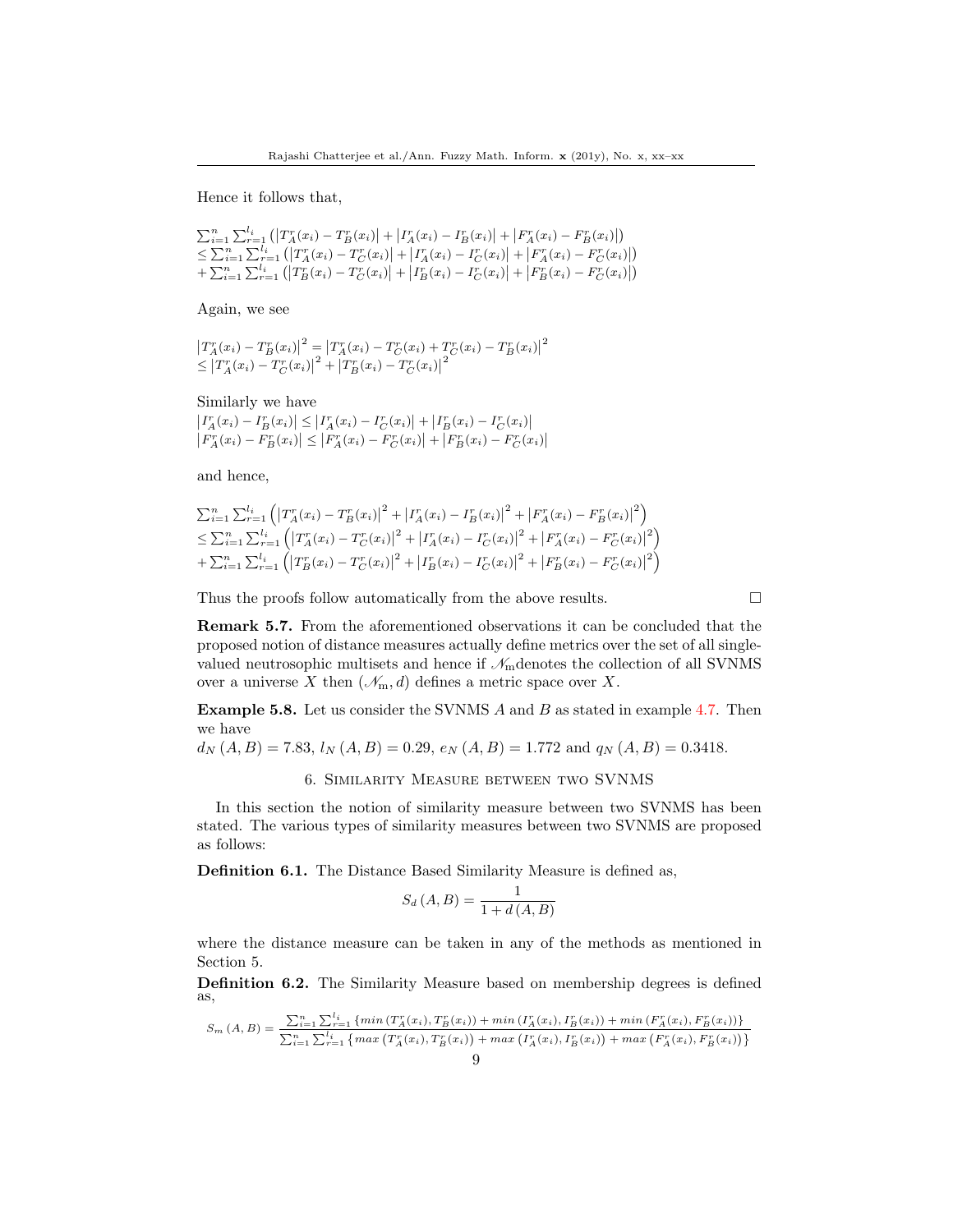Remark 6.3. In some cases, especially while dealing with real life problems, the elements of the universe under consideration are associated with weights in order to specify the varying degrees of importance of the elements at hand. In this case we have considered this possibility and accordingly the similarity measure between two SVNMS have been defined where the universe over which the sets are defined have weights associated to its constituent elements.

Definition 6.4. The weighted similarity measure in the sense of Majumdar and Samanta [\[17\]](#page-14-8) is defined as,

$$
S_w(A, B)
$$
  
= 
$$
\frac{\sum_{i=1}^n w_i \left[ \sum_{r=1}^{l_i} \{ T_A^r(x_i).T_B^r(x_i) + T_A^r(x_i).T_B^r(x_i) + F_A^r(x_i).F_B^r(x_i) \} \right]}{\sum_{i=1}^n w_i \left[ \left( T_A^r(x_i)^2 + T_A^r(x_i)^2 + F_A^r(x_i)^2 \right) \cdot \left( T_B^r(x_i)^2 + T_B^r(x_i)^2 + F_B^r(x_i)^2 \right) \right]} \cdot \left\{ \frac{1}{\sum_{i=1}^n w_i} \right\}
$$

where  $0 \leq w_i \leq 1$ ,  $i = 1, 2, ..., n$  and  $w_i$  are the weights associated with the  $x_i$ 's respectively where  $x_i \in X$ .

Definition 6.5. The proposed weighted similarity measure in the sense of Dengfeng and Chuntian  $[9]$  is defined as follows:

Let A be a SVNMS over a universe X. We define a function  $\psi_A : X \to [0,1]$  as,

$$
\psi_A(x) = \frac{\sum_{r=1}^{l} \{T_A^r(x) + I_A^r(x) + (1 - F_A^r(x))\}}{3l}
$$

where  $l = l(x : A)$  is the length of an element  $x \in X$ .

Define the weighted similarity measure between two SVNMS A and B over the same universe  $X$  as,

$$
S_w'(A, B) = 1 - \sqrt[p]{\frac{\sum_{i=1}^n w_i |\psi_B(x_i) - \psi_A(x_i)|^p}{\sum_{i=1}^n w_i}}
$$

where  $0 \leq w_i \leq 1, i = 1, 2, ..., n$  and  $w_i$  are the weights associated with the  $x_i$ 's respectively where  $x_i \in X$ .

Here  $p$  is a positive integer called the "similarity degree".

**Example 6.6.** We consider the SVNMS A and B as stated in example [4.7.](#page-5-0) Then taking into consideration the result  $l_N(A, B) = 0.29$  from example [5.8](#page-8-0) we have,  $S_d(A, B) = 0.775$  and  $S_m(A, B) = 0.485$ .

Proposition 6.7. 1. The distance based similarity measure satisfies the following properties:

(i)  $0 \leq S_d(A, B) \leq 1$  and equality occurs iff  $A = B$ 

(ii)  $S_d(A, B) = S_d(B, A)$ 

(iii) For  $A \subset B \subset C$ ,  $S_d(A, C) \leq S_d(A, B) \wedge S_d(B, C)$ 

2. The similarity measure based on membership degrees satisfies the following properties:

(i)  $0 \leq S_m(A, B) \leq 1$  and equality occurs iff  $A = B$ 

(ii)  $S_m(A, B) = S_m(B, A)$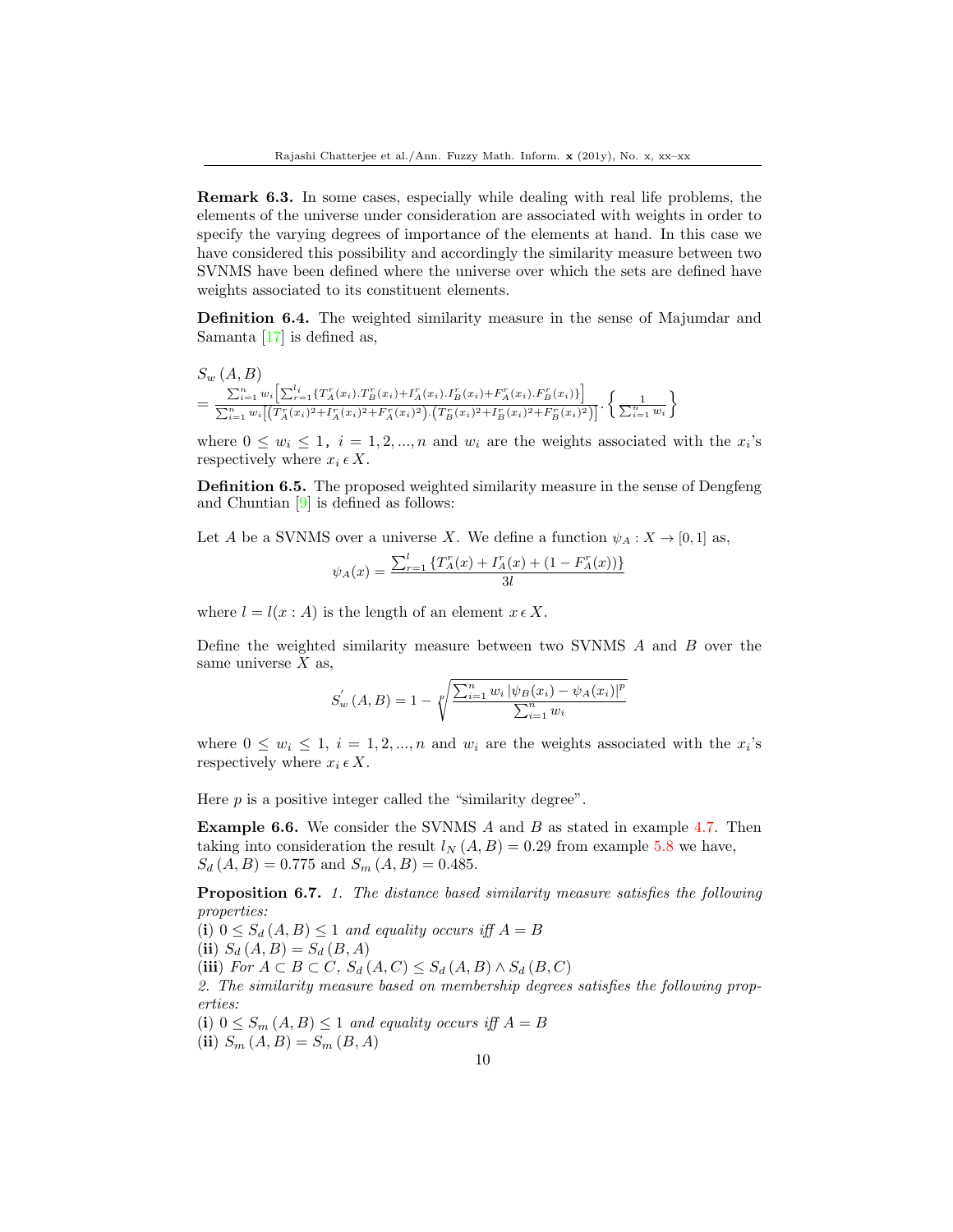(iii) For  $A \subset B \subset C$ ,  $S_d(A, C) \leq S_d(A, B) \wedge S_d(B, C)$ 

3. The weighted similarity measures satisfy the following properties:

(a).(i)  $0 \le S_w(A, B) \le 1$  and equality occurs iff  $A = B$ 

(ii)  $S_w(A, B) = S_w(B, A)$ 

(b).(i)  $0 \leq S_{w'}(A, B) \leq 1$  and equality occurs iff  $A = B$ 

(ii)  $S_{w'}(A, B) = S_{w'}(B, A)$ 

(iii) For  $A \subset B \subset C$ ,  $S_{w'}(A, C) \leq S_{w'}(A, B) \wedge S_{w'}(B, C)$ 

(iv) Corresponding to any two SVNMS, for an ascending sequence of integral values of p a decreasing sequence of similarity measures is obtained.

*Proof.* We only prove  $3(b)(iii)$  and  $3(b)(iv)$  since the remaining proofs are straightforward.

Let  $A \subset B \subset C$  then it is easy to prove that

 $\{\psi_C(x_i) - \psi_A(x_i)\} \geq \{\psi_B(x_i) - \psi_A(x_i)\}$ 

since  $T_C^r(x_i) \geq T_B^r(x_i)$ ,  $I_C^r(x_i) \geq I_B^r(x_i)$  and  $F_C^r(x_i) \leq F_B^r(x_i)$ ,  $\forall x_i \in X$ ,  $i = 1, 2, ..., n$  and  $r = 1, 2, ..., max\{l(x_i : B), l(x_i : C)\}.$ 

Thus,

$$
\sum_{r=1}^{l(x_i:C)} \left\{ T_C^r(x_i) + I_C^r(x_i) + (1 - F_C^r(x_i)) \right\} \geq \sum_{r=1}^{l(x_i: B)} \left\{ T_B^r(x_i) + I_B^r(x_i) + (1 - F_B^r(x_i)) \right\}
$$

and hence,

$$
\{\psi_C(x_i) - \psi_A(x_i)\} - \{\psi_B(x_i) - \psi_A(x_i)\} = \{\psi_C(x_i) - \psi_B(x_i)\} \ge 0.
$$

So,

 $|\{\psi_C(x_i) - \psi_A(x_i)\}|^p \geq |\{\psi_B(x_i) - \psi_A(x_i)\}|^p$  $\Rightarrow \sum_{i=1}^{n} w_i |\{\psi_C(x_i) - \psi_A(x_i)\}|^p \ge \sum_{i=1}^{n} w_i |\{\psi_B(x_i) - \psi_A(x_i)\}|^p$  $\Rightarrow S_w(A, C) \leq S_w(A, B)$ 

Similarly, it can be shown that  $S_w(A, C) \leq S_w(B, C)$ .

Next, suppose that for a particular  $p \in \mathbb{N}$ ,  $a_i = |\psi_B(x_i) - \psi_A(x_i)|$  and  $q_i = w_i$ ,  $i = 1, 2, ..., n$ . Thus,

$$
\sqrt[p]{\frac{\sum_{i=1}^{n} w_i |\psi_B(x_i) - \psi_A(x_i)|^p}{\sum_{i=1}^{n} w_i}} = \left(\frac{\sum_{i=1}^{n} q_i (a_i)^p}{\sum_{i=1}^{n} q_i}\right)^{\frac{1}{p}} = f(p), say.
$$

Hence,  $f(p)$  is a power mean function [\[10\]](#page-14-22) thereby being strictly monotonically increasing in nature i.e. for  $p_1, p_2 \in \mathbb{N}$  with  $p_1 < p_2$ ,  $f(p_1) < f(p_2)$ .

$$
\Rightarrow \left(\frac{\sum_{i=1}^{n} q_i (a_i)^{p_1}}{\sum_{i=1}^{n} q_i}\right)^{\frac{1}{p_1}} < \left(\frac{\sum_{i=1}^{n} q_i (a_i)^{p_2}}{\sum_{i=1}^{n} q_i}\right)^{\frac{1}{p_2}}
$$

$$
\Rightarrow 1 - \left(\frac{\sum_{i=1}^{n} q_i (a_i)^{p_1}}{\sum_{i=1}^{n} q_i}\right)^{\frac{1}{p_1}} > 1 - \left(\frac{\sum_{i=1}^{n} q_i (a_i)^{p_2}}{\sum_{i=1}^{n} q_i}\right)^{\frac{1}{p_2}}
$$
11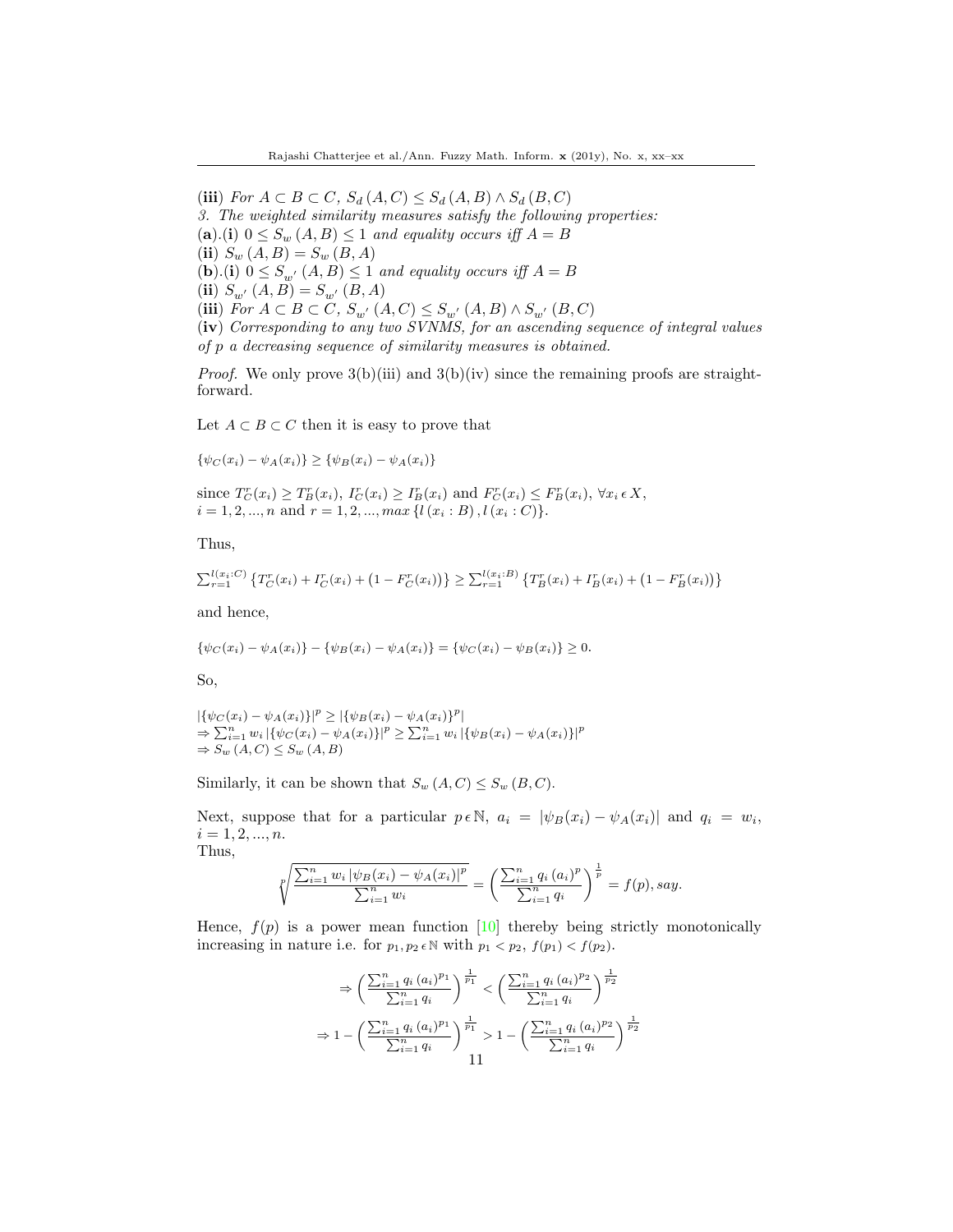This proves the fact that as  $p$  increases, the value of the similarity measure  $S_{w'}(A, B)$ decreases and hence it may be concluded that for a sequence of ascending integral values for  $p$  we obtain a decreasing sequence of similarity measures between two SVNMS A and B, which completes the proof.  $\square$ 

Remark 6.8. From the aforementioned properties it is clear that the weighted similarity measure  $S_w(A, B)$  in the sense of [\[17\]](#page-14-8) is not an actual similarity measure in the actual sense of the term since it does not satisfy all the properties of the axiomatic definition of a similarity measure  $[26]$ . We thus term this particular measure of similarity a "weighted quasi-similarity measure".

# 7. An application of Single valued neutrosophic multisets in medical **DIAGNOSIS**

Since real-life situations involve uncertainties, while constructing a mathematical model of practical importance we need to incorporate variables that can deal with uncertainties. In this section we state an example with a view to show how the theory of single-valued neutrosophic multisets can be used in diagnosing a medical condition.

A fever is one of the most common medical signs and it is characterized by an elevation of body temperature above the normal range of  $97.7^{\circ}F - 98.5^{\circ}F$ . It can be caused by many medical conditions ranging from benign to potentially serious. Besides an elevated body temperature there are additional symptoms such as shivering, sweating, loss of appetite etc. which are associated with fever. Moreover, there are specific patterns of temperature changes during a fever according to which a fever may be classified as Continuous fever, Pel-Ebstein fever, Remittent fever and Intermittent fever, which in turn may be classified into Quotidian fever, Tertian fever and Quartan fever. These fever patterns along with the associated symptoms aid in the diagnosis of a particular disease.

Consider the case of a person primarily diagnosed with fever associated with shivering, headache, muscle and joint ache, cough, running nose accompanied with sneezing, loss of appetite, chest pain and fatigue. The associated symptoms that are prominent in the person hint at the fact that the person might be suffering from Tuberculosis, Influenza or Common Cold.

Tuberculosis is an infectious disease, typically of the lungs and is characterized by remittent fever accompanied by bad cough , at times accompanied by blood, pain in the chest, fatigue, loss of appetite, chills and night sweating. Influenza or Flu is characterized by remittent fever, extreme chills, shivering, cough, nasal congestion and runny nose accompanied by sneezing, body ache, particularly in the joints, fatigue and headache. On the other hand, Common Cold is characterized by remittent fever accompanied by runny nose, shivering, cough, body ache, headache and sneezing.

For the sake of diagnosis, the patient is kept under supervision for a day and his fever pattern along with the other symptoms are monitored thrice, at intervals of 8 hrs, starting from 6:00 hrs in the morning, then at 14:00 hrs and finally at 22:00 hrs.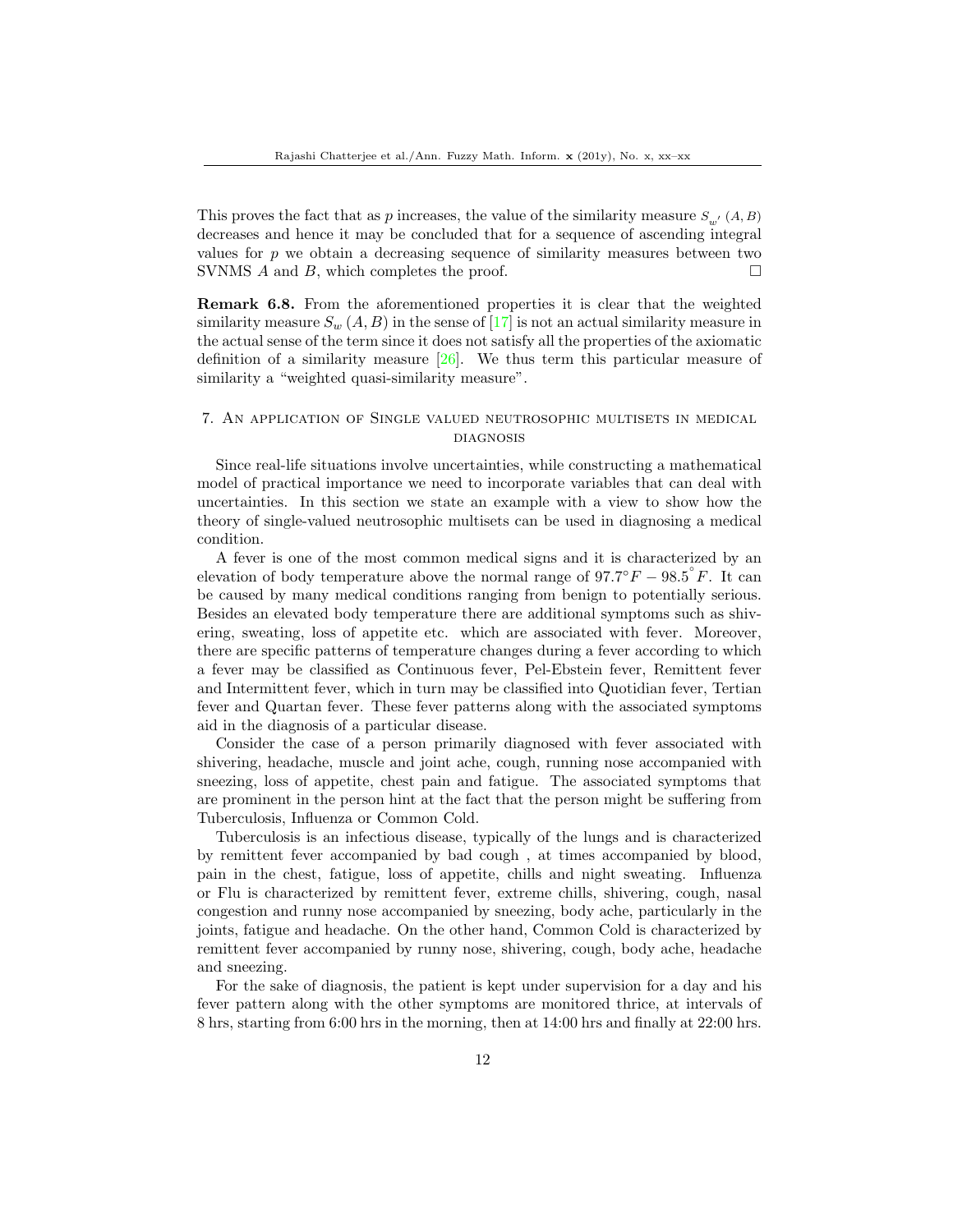The medical findings of the patient are represented in a tabular form as follows: Symptoms

|                   |                  |                          |                          |   | $v_{J}$ in promo |               |      |                          |              |            |
|-------------------|------------------|--------------------------|--------------------------|---|------------------|---------------|------|--------------------------|--------------|------------|
| Timings           |                  | Sh                       | Sw H                     |   | M.J              | $\mathcal{C}$ | LA – | CP                       | $\mathbf{F}$ | <b>RNS</b> |
| $6:00 \text{hrs}$ | $97.5^{\circ}F$  | $\overline{\phantom{a}}$ | $\overline{\phantom{a}}$ |   | m                | m             | m    |                          | m            | m          |
| 14:00hrs          | $100^{\circ} F$  | m                        | $\overline{\phantom{a}}$ | m | m                | m             | m    | -                        | m            | m          |
| $22:00$ hrs       | $101.2^{\circ}F$ | h                        | $\overline{\phantom{a}}$ | m | m                | m             | m    | $\overline{\phantom{a}}$ | m            | m          |

Table 7.1. Table representing the medical findings of the patient.

Here T, Sh, Sw, H, MJ, C, LA, CP, F and RNS denote body temprature, shivering, sweating, headache, muscle and joint pain, cough, loss of appetite, chest pain, fatigue and running nose with sneezing respectively and these symptoms altogether constitute the univrsal set. On the other hand, the symbols 'm' and 'h' are abbreviations for "moderate" and "high" respectively which denote the qualitative intensity of the elements of the universal set.

The above findings of the patient can be summarized and represented with the help of a SVNMS, denoted by  $P_f$  (symbolic representation for the patient's findings) over the above mentioned universe as follows:

 $A = \langle (0, 0.5, 0.7), (0.2, 0.1, 0), (0.9, 0.1, 0) \rangle /T + \langle (0, 0.5, 0.9), (0.1, 0.1, 0), (1, 0.3, 0) \rangle /Sh$  $+ \langle (0, 0, 0), (0.1, 0, 0), (0.9, 0.9, 1) \rangle / Sw + \langle (0, 0.5, 0.4), (0.1, 0.2, 0.2), (0.8, 0.3, 0.3) \rangle /H$  $+ \langle (0.5, 0.5, 0.5), (0, 0.1, 0), (0.2, 0.3, 0.4) \rangle / MJ + \langle (0.55, 0.5, 0.4), (0.2, 0, 0), (0.5, 0.4, 0.5) \rangle /C$  $+ \langle (0.5, 0.5, 0.45), (0.2, 0.2, 0.1), (0.4, 0.3, 0.4) \rangle /LA + \langle (0, 0, 0), (0.1, 0.1, 0), (0.8, 0.9, 0.9) \rangle /CP +$  $\langle (0.58, 0.5, 0.5), (0.3, 0.2, 0.1), (0.3, 0.3, 0.4) \rangle / F + \langle (0.5, 0.4, 0.4), (0.1, 0.1, 0), (0.2, 0.3, 0.4) \rangle / RNS$ 

Suppose the standard symptomatic characteristics of the diseases are represented by the following SVNMS as,

 $TB = \langle (0, 0.5, 0.6), (0, 0.1, 0), (0.9, 0.4, 0.2) \rangle /T + \langle (0.6, 0.6, 0.5), (0.1, 0.1, 0), (0.2, 0.1, 0.1) \rangle /Sh$  $+ \langle (0.5, 0.5, 0.7), (0.1, 0.2, 0.1), (0.4, 0.3, 0.1) \rangle / Sw + \langle (0, 0, 0), (0, 0.1, 0), (0.8, 0.8, 0.9) \rangle /H$  $+ \langle (0, 0, 0), (0.1, 0.1, 0.1), (0.9, 1, 0.9) \rangle / MJ + \langle (1, 0.9, 0.9), (0.1, 0, 0.1), (0, 0, 0.1) \rangle /C+$  $\langle (0.6, 0.6, 0.5), (0.3, 0.2, 0.2), (0.4, 0.5, 0.4) \rangle /LA + \langle (0.7, 0.6, 0.6), (0.2, 0.1, 0.1), (0.2, 0.3, 0.1) \rangle /CP +$  $\langle (0.5, 0.4, 0.3), (0.4, 0.4, 0.3), (0.4, 0.5, 0.3) \rangle / F + \langle (0.4, 0.3, 0.3), (0.3, 0.3, 0.2), (0.5, 0.4, 0.5) \rangle / RNS$ 

 $Inf = \langle (0.8, 0.7, 0.7), (0, 0.1, 0.1), (0.1, 0.1, 0.2) \rangle /T + \langle (0.9, 0.8, 0.8), (0, 0, 0.1), (0.1, 0.2, 0.1) \rangle /Sh$  $+ \langle (0, 0, 0), (0, 0, 0), (0.9, 0.9, 0.1) \rangle /Sw + \langle (0.6, 0.6, 0.5), (0.2, 0.1, 0.1), (0.3, 0.3, 0.2) \rangle /H$  $+ \langle (0.9, 0.8, 0.8), (0.1, 0.1, 0), (0.1, 0, 0) \rangle / MJ + \langle (0.6, 0.6, 0.5), (0.1, 0.2, 0.1), (0.3, 0.4, 0.2) \rangle /C$  $+ \langle (0.6, 0.5, 0.5), (0.2, 0.2, 0.1), (0.4, 0.3, 0.3) \rangle /LA + \langle (0, 0, 0), (0.1, 0.2, 0.1), (0.8, 0.9, 0.8) \rangle /CP +$  $\langle (0.5, 0.4, 0.3), (0.4, 0.4, 0.3), (0.4, 0.5, 0.3) \rangle / F + \langle (0.4, 0.3, 0.3), (0.3, 0.3, 0.2), (0.5, 0.4, 0.5) \rangle / RNS$ 

 $CC = \langle (0.1, 0.5, 0.7), (0.1, 0.1, 0.2), (0.9, 0.4, 0.3) \rangle /T + \langle (0.9, 0.8, 0.8), (0.1, 0, 0.1), (0, 0.2, 0.1) \rangle /Sh$  $+ \langle (0, 0, 0), (0.2, 0.1, 0.1), (0.9, 0.4, 0.3) \rangle / Sw + \langle (0.6, 0.6, 0.5), (0.2, 0.1, 0.1), (0.3, 0.2, 0.2) \rangle /H$  $+ \langle (0.7, 0.6, 0.6), (0.3, 0.1, 0.1), (0.2, 0.3, 0.3) \rangle / MJ + \langle (0.6, 0.6, 0.5), (0.1, 0.2, 0.1), (0.3, 0.4, 0.2) \rangle /C$  $+ \langle (0.6, 0.5, 0.5), (0.2, 0.2, 0.1), (0.4, 0.3, 0.3) \rangle /LA + \langle (0.5, 0.5, 0.4), (0.1, 0.1, 0), (0.4, 0.3, 0.3) \rangle /CP +$  $\langle (0.5, 0.4, 0.3), (0.4, 0.4, 0.3), (0.4, 0.5, 0.3) \rangle / F + \langle (0.7, 0.7, 0.6), (0.2, 0.2, 0.1), (0.3, 0.3, 0.4) \rangle / RNS$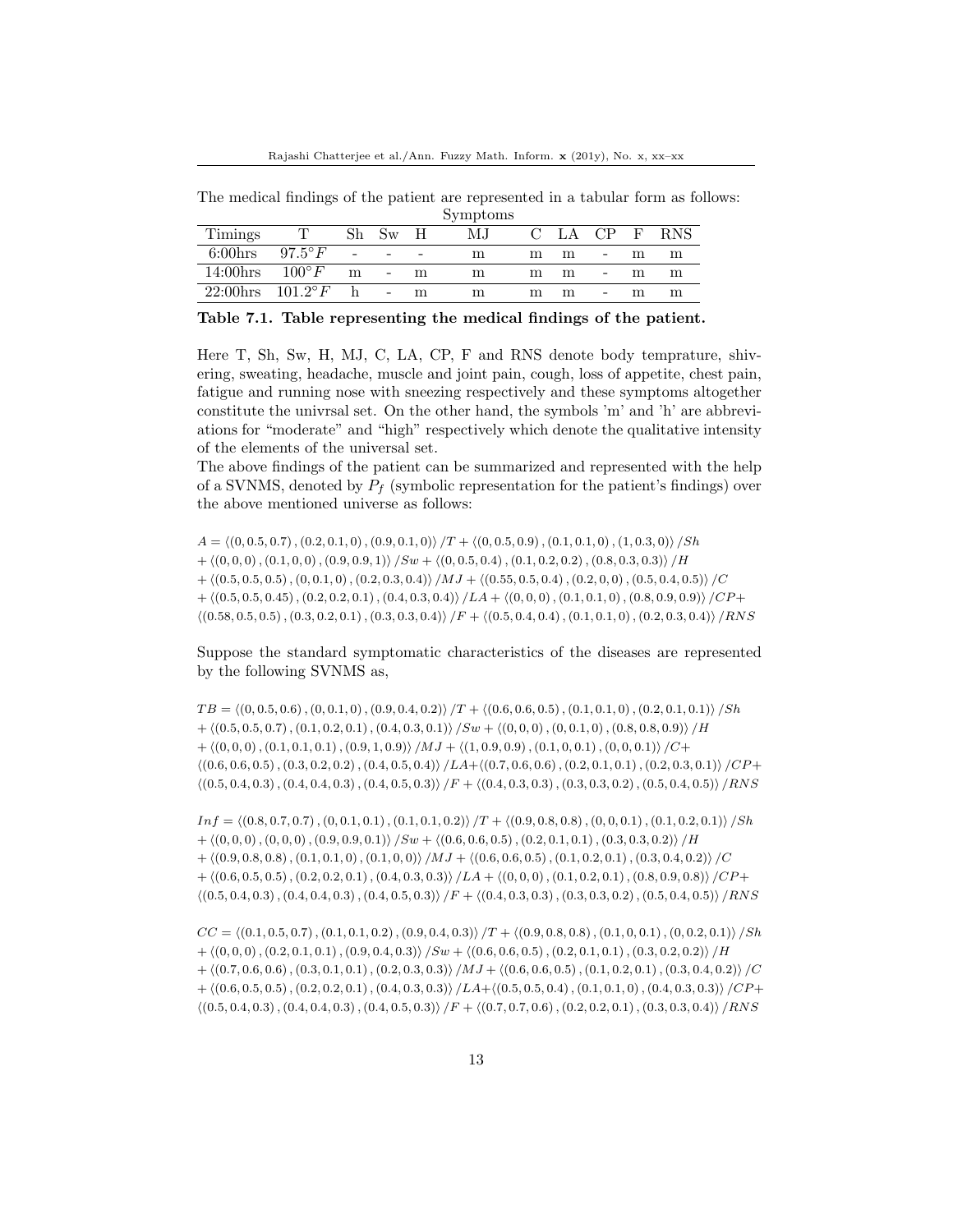. The disease of the patient is diagnosed using the weighted similarity measure (Definition 6.5.). Suppose, for the sake of diagnosis, the highest priority is assigned to headache and muscle and joint ache and consequently symptoms such as, shivering, sweating, coughing, running nose and shivering, chest pain, fatigue, loss of appetite and body temperature have been prioritized. Let the respective weights assigned to T, Sh, Sw, H, MJ, C, LA, CP, LA, CP, F, RNS be 0.2, 0.7, 0.7, 0.9, 0.9, 0.6, 0.3, 0.4, 0.3 and 0.6.

The decision making process involves calculating the weighted similarity measures between the SVNMS  $P_f$  and the respective SVNMS representing the diseases. The set bearing the highest measure of similarity with respect to  $P_f$  is the disease that has affected the person. In order to confirm the obtained result, the process is repeated for more than one integral values of  $p$  i.e. the similarity degree. The calculations have been represented in a tabular form as follows:

|                         |              | Disease Sets |               |      |
|-------------------------|--------------|--------------|---------------|------|
| Similarity Degree $(p)$ | Patient Data | TВ           | Inf           | CC   |
| $p=1$                   |              | 0.69         | 0.89          | 0.87 |
| $p=2$                   | $P_f$        | 0.68         | $0.86$ $0.85$ |      |
| $p=3$                   |              | 0.66         | 0.85          | 0.83 |

Table 7.2. Table showing the similarity measures between the disease sets and  $P_f$ .

Thus, from the above findings it is clear that the patient has been suffering from Influenza.

#### 8. Conclusion

In this paper a new hybridized concept, namely Single Valued Neutrosophic Multiset has been studied. Various set theoretic and algebraic operators have been defined and their properties have been discussed. The notions of distance and similarity measures have also been incorporated. Finally an example citing the applicability of single valued neutrosophic multisets in problems pertaining to medical diagnosis has been stated. Being characterized by an indeterminacy membership value, single valued neutrosophic sets provide a far more generalized tool in handling uncertainty as compared to fuzzy sets or intuitionistic fuzzy sets. Since single valued neutrosophic multisets have resulted by merging together the concepts of multisets and single valued neutrosophic sets, the former are a further generalization of the latter in the sense that in this case multiple occurrances of an element with varying degrees of membership values are taken into consideration and thus have more degrees of freedom compared to the latter. Moreover, the notions of distance and similarity measures are stated with a view to aid in the widespread applicability of SVNMS in fields like medical diagnosis, data retrieval on the web or in multicriteria decision making problems.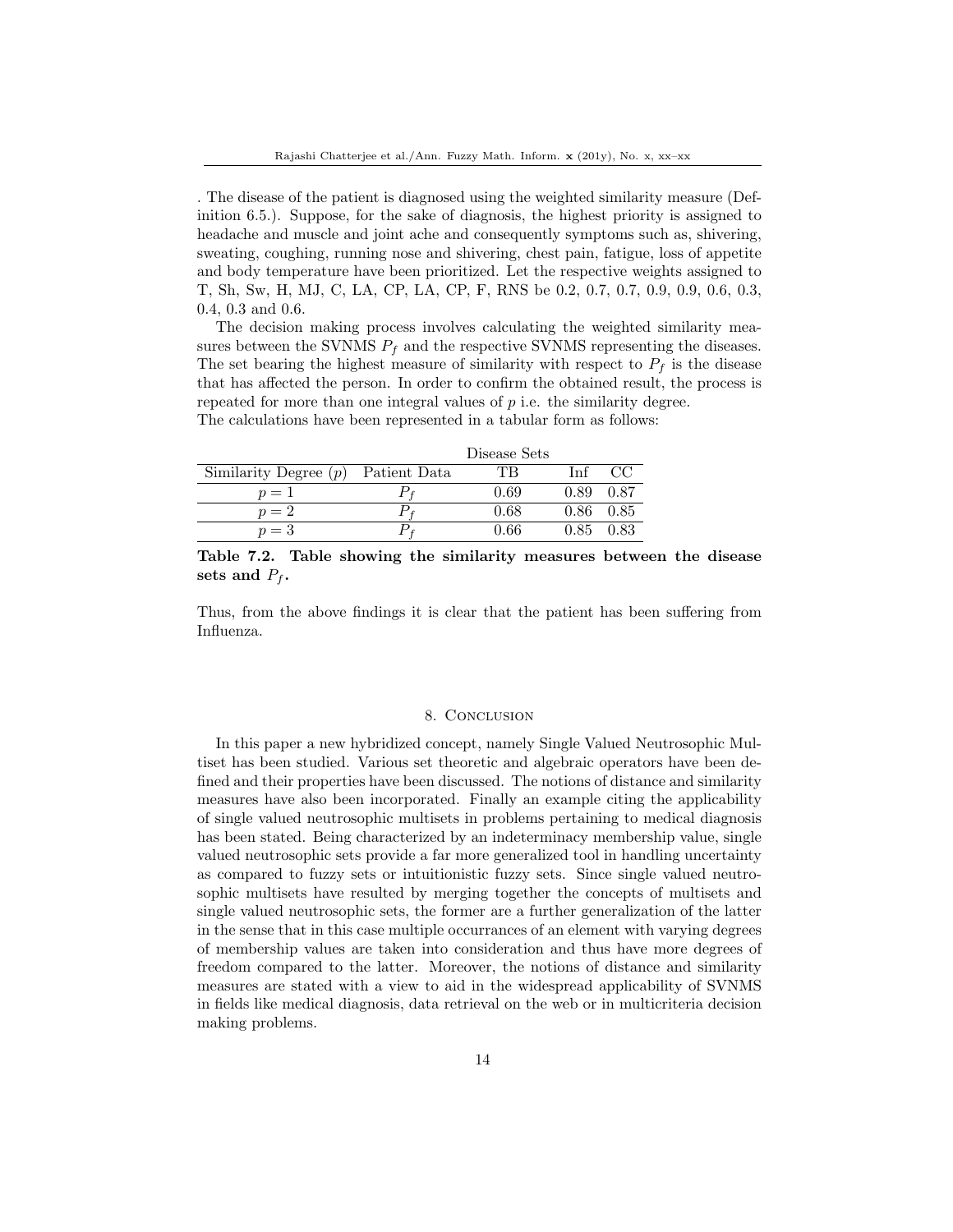Acknowledgments. The authors express their sincere thanks to the anonymous referees for their valuable and constructive suggestions which have improved the presentation. The authors are also thankful to the Editors-in-Chief and the Managing Editors for their valuable advice.

The research of the first author is supported by University JRF (Junior Research Fellowship).

The research of the second author is supported by UGC (ERO) Minor Research Project.

The research of the third author is partially supported by the Special Assistance Programme (SAP) of UGC, New Delhi, India [Grant No. F 510/8/DRS/2009 (SAP-II)].

#### **REFERENCES**

- <span id="page-14-12"></span>[1] H. Aktas, N. Cagman, Soft sets & soft groups, Inform. Sci. 177 (2007) 2726-2735.
- <span id="page-14-16"></span>[2] S. Alkhazadeh, A. R. Salleh, Fuzzy Soft Multiset theory, Abstract & Applied Analysis 2012 20 (2012).
- <span id="page-14-17"></span>[3] S. Alkhazadeh, A. R. Salleh, N. Hassan, Soft multiset theory, Appl. Math. Sci. 5(2) (2011) 3561-3573.
- <span id="page-14-2"></span>[4] K. T. Atanassov, Intuitionistic Fuzzy Sets, Fuzzy Sets and Systems 20 (1986) 87-96.
- <span id="page-14-3"></span>[5] K. T. Atanassov, Intuitionistic Fuzzy Sets: Theory and Applications, Physica-Verlag Heidelberg New York (1999).
- <span id="page-14-18"></span>[6] K. V. Babitha, S. J. John, On soft multisets, Ann. Fuzzy Math. Inform. 5(1) (2013) 35-44.
- <span id="page-14-7"></span>[7] S. Broumi, F. Smarandache, Correlation Coefficient of Interval Neutrosophic Set, Applied Mechanics and Materials 436 (2013) 511-517.
- <span id="page-14-0"></span>[8] N. G. De Bruijn, Denumerations of Rooted trees and Multisets, Discrete Appl. Math. 6 (1983) 25-33.
- <span id="page-14-21"></span>[9] L. Dengfeng, C. Chuntian, New Similarity measures of intuitionistic fuzzy sets and application to pattern recognition, Pattern Recognition Letters 23 (2002) 221-225.
- <span id="page-14-22"></span>[10] Xu Liquan, Power-Mean Function And Its Mean Inequality, Scientific Inquiry 9(2) (2008) 103-108.
- <span id="page-14-11"></span>[11] P. K. Maji et. al, Soft set theory, Comput. Math. Appl. 45 (2003) 555-562.
- <span id="page-14-13"></span>[12] P. K. Maji et. al, Fuzzy soft sets, The Journal of Fuzzy Mathematics 9(3) (2001) 589-602.
- <span id="page-14-14"></span>[13] P. K. Maji, R. Biswas and A. R. Roy, Intuitionistic Fuzzy Soft Sets, The Journal of Fuzzy Mathematics 9(3) (2001) 684-690.
- <span id="page-14-19"></span>[14] P. K. Maji, Neutrosophic soft set, Ann. Fuzzy Math. Inform. 5(1) (2013) 2287-623.
- <span id="page-14-20"></span>[15] P. Majumdar, Soft Multisets, Journal of Mathematical and Computational Science 2(6) (2012) 1700-1711.
- <span id="page-14-15"></span>[16] P. Majumdar and S. K. Samanta, Generalized fuzzy soft sets, Comput. Math. Appl. 59 (2010) 1425-1432.
- <span id="page-14-8"></span>[17] P. Majumdar, S. K. Samanta, On Similarity and Entropy of Neutrosophic Sets, Journal of Intelligent and Fuzzy Systems, 26(3) 1245-1252.
- <span id="page-14-1"></span>[18] S. Miyamoto, Fuzzy Multisets and Their Generalizations, Multiset Processing Springer Berlin Heidelberg (2001) 225-235.
- <span id="page-14-10"></span>[19] D. Molodstov, Soft Set Theory-First Results, Comput. Math. Appl. 37 (1999) 19-31.
- <span id="page-14-9"></span>[20] R. Sahin, A. Kucuk, Subsethood Measure for Single Valued Neutrosophic Sets, Journal of Intelligent and Fuzzy Systems (2014) Doi: 10.3233/IFS-141304.
- <span id="page-14-4"></span>[21] T. K. Shinoj, S. J. John, Intuitionistic Fuzzy Multisets And Its Application in Medical Diagnosis, World Academy of Science, Engineering and Technology 61 (2012) 1178-1181.
- <span id="page-14-5"></span>[22] F. Smarandache, A unifying field in logics: Neutrosophic logic, Neutrosophy, neutrosophic set, neutrosophic probability and statistics (2005).
- <span id="page-14-6"></span>[23] F. Smarandache, Neutrosophic Set-A Generalization of the Intuitionistic Fuzzy Set, Journal of Defense Resources Management 1(1) (2010) 107-116.